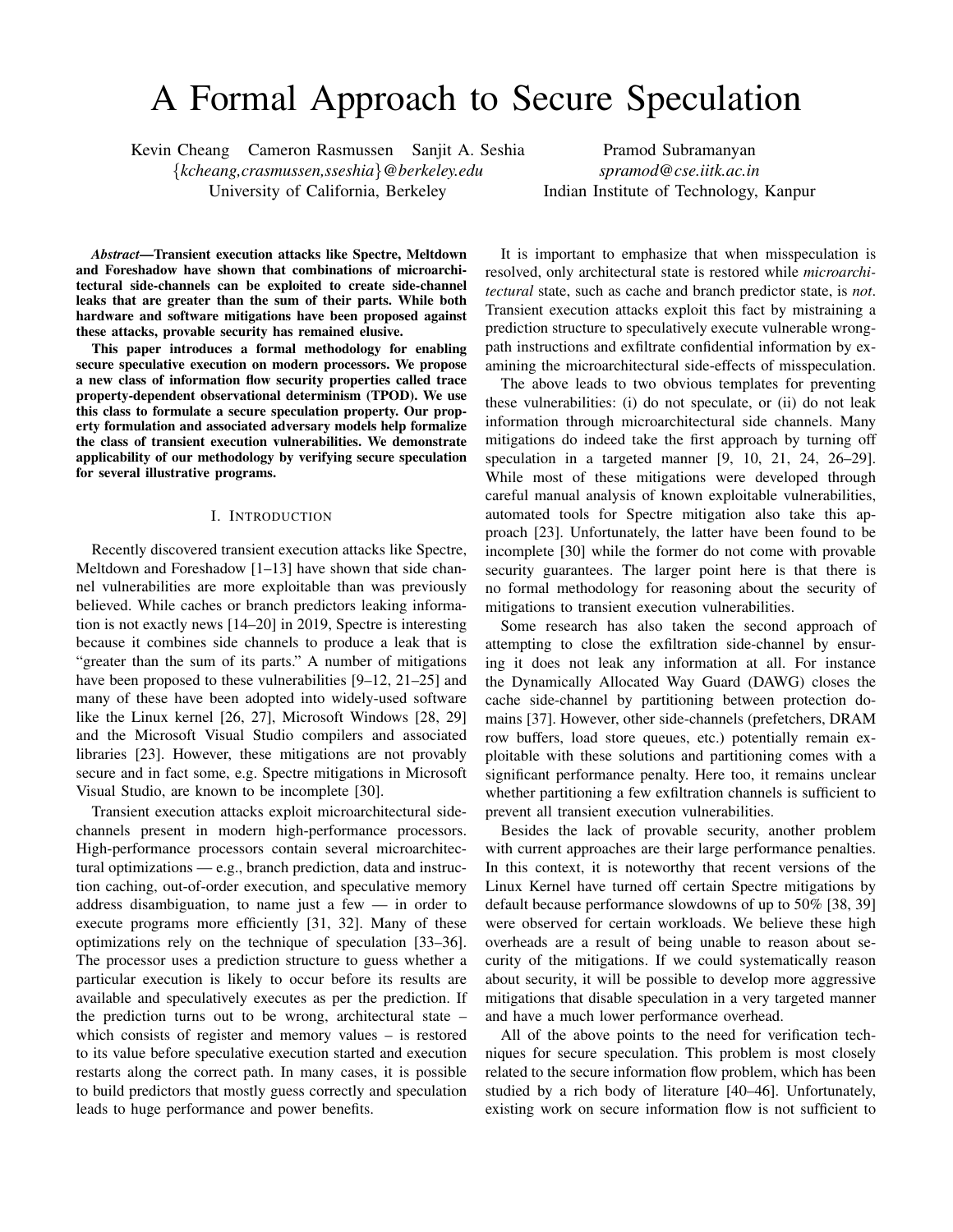precisely capture the class of transient execution vulnerabilities. Specifically, it is important to note that traditional notions of information flow security like non-interference [\[41\]](#page-15-17) and observational determinism [\[42–](#page-15-18)[44\]](#page-15-19) are only satisfied when there is *no information flow* from confidential state to adversary observable state. In the context of Spectre, this would imply no information flow from confidential memory locations to microarchitectural side channels. For most programs of interest, e.g., the Linux kernel and Microsoft Windows operating system, all modern commercial processors *do* leak information about confidential operating system state through microarchitectural side channels like caches, prefetchers, DRAM row buffers, etc. Therefore, traditional formulations of secure information flow are always violated for such programs regardless of whether they are vulnerable to transient execution attacks.

The above points to one of the key challenges in the verification of secure speculation: *formulating the right property.* We need a way of precisely capturing only the *new* leaks introduced by the interaction of microarchitectural side channels with speculation. These new leaks stand in contrast to the previously known side-channel leaks which are already captured via traditional notions of secure information flow such as noninterference/observational determinism.

A second important challenge is coming up with a general system and adversary model that can be used to reason about the category of transient execution attacks, as opposed to pattern-matching known vulnerabilities. Thirdly, we need a verification methodology that can be used to prove that specific programs satisfy secure speculation.

In this paper, we address each of the above challenges. We introduce a formal methodology for reasoning about security against transient execution attacks. Our approach is based on the formulation of a new class of information flow security properties called *trace property-dependent observational determinism* (TPOD). These properties, an extension of observational determinism, are defined with respect to a trace property and intuitively TPOD captures the following notion of security: *does violation of the trace property introduce new counterexamples to observational determinism?*

We use TPOD to reason about the security of software-based Spectre mitigations. For this, we present an assembly intermediate representation (AIR) into which machine code can be lifted and introduce speculative operational semantics for this AIR. We introduce a general adversary that captures transient execution attacks, and define a secure speculation property against this adversary as an instance of TPOD. We verify secure speculation in an automated fashion using bounded model checking and induction in the UCLID5 verification tool [\[47,](#page-15-20) [48\]](#page-15-21) on a suite of small but illustrative benchmarks, several of which are from the literature on Spectre mitigations [\[30\]](#page-15-6).

## *A. Contributions*

This paper's contributions are the following.

• We introduce a novel methodology for reasoning about the security of microarchitectural speculation mechanisms. Our methodology can prove that a program is secure against transient execution vulnerabilities.

- We introduce a new class of information-flow security properties called trace property-dependent observational determinism. This class of properties allows us to reason about information leaks that occur due to interactions between microarchitectural mechanisms.
- We introduce a speculative operational semantics for an assembly intermediate representation, an adversary model for transient execution attacks over this representation and a secure speculation property. Violations of the property correspond to transient execution vulnerabilities.
- We demonstrate our methodology by automatically proving secure speculation for an suite of illustrative programs.

The rest of this paper is organized as follows. Section [II](#page-1-0) presents an overview of transient execution attacks. Section [III](#page-3-0) reviews observational determinism and introduces trace property-dependent observational determinism. Section [IV](#page-6-0) describes the assembly intermediate representation and speculative operational semantics for it. The adversary model and the secure speculation property are described in Section [V.](#page-8-0) Sections [VI](#page-10-0) and [VII](#page-12-0) present our verification approach and case studies. Section [VIII](#page-12-1) reviews related work and Section [IX](#page-14-8) provides some concluding remarks.

# II. OVERVIEW

<span id="page-1-0"></span>In this section, we present an overview of transient execution vulnerabilities as exemplified by Spectre and review the verification challenges posed by these vulnerabilities.

### *A. Introduction to Transient Execution Attacks*

Transient execution attacks involve two components: an untrusted component (the attacker) who interacts with a trusted component (the victim) over some communication interface. The attacker exfiltrates confidential information from the victim by exploiting microarchitectural artifacts of misspeculation in high-performance processors. As shown in Figure [1,](#page-1-1) a transient execution attack has four stages. We explain these four stages using the code snippet shown in Figure [3\(](#page-3-1)a), which is vulnerable to Spectre variant 1.

*(S1) Prepare*: In the first stage, the attacker prepares the exfiltration side channel and mistrains the branch predictor in

<span id="page-1-1"></span>

Figure 1: Four Stages of a Speculative Execution Attack. Execution of untrusted code is shown in red, while trusted code is in blue. We show the attacker-triggered misspeculation in the trusted code in the violet dotted box.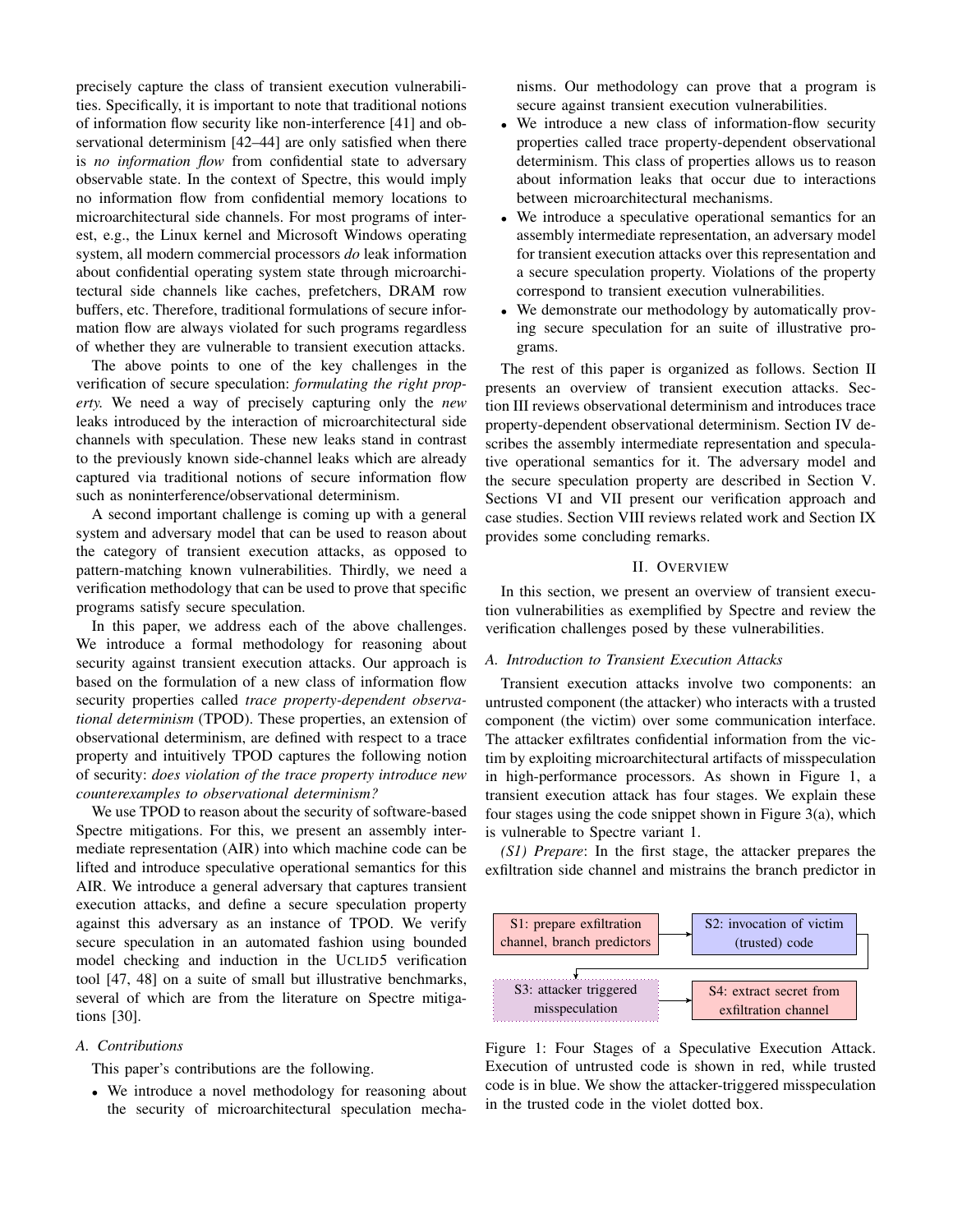order to bring the system into a vulnerable state. A commonly used exfiltration side channel is the cache. In this context, preparation refers to priming the cache by executing load/store instructions with effective addresses that are stored in the same cache sets as the victim data. One way to mistrain the branch predictor is to repeatedly execute the victim code with carefully chosen input arguments so that predictor learns that a particular branch should always be taken (or not taken).

*(S2) Invocation*: In the second stage, the attacker invokes victim code with carefully chosen input arguments to trigger misspeculation. This invocation occurs over some communication interface between the untrusted and trusted code. One such interface is through system calls and returns; here the attacker is an untrusted user-mode process while the victim is the operating system kernel. Another example in the context of browser-based sandboxing, e.g. Native Client [\[49\]](#page-15-22), would be function calls and returns. The attacker is untrusted code running within the sandbox while the victim is NaCl's trusted API. Many other vulnerable interfaces exist: hypercalls, enclave entry, software interrupts, etc. The victim may not even be explicitly invoked: implicit invocation is possible by mistraining the branch predictor or by causing a hardware interrupt to occur! For simplicity, this paper focuses on a function call/return interface but our techniques are easily generalized to other interfaces.

*(S3) Exploitable Misspeculation*: The victim code now executes. At some point it will misspeculate in an attackercontrolled manner resulting in the execution of "wrong path" instructions. These wrong path instructions update speculative architectural state – register and memory values – and microarchitectural state including caches, branch predictors and prefetchers. Eventually the wrong path is resolved and its instructions are flushed. Speculative updates to architectural state (registers and memory) are flushed, but microarchitectural state (e.g., cache updates) is not restored.

While many past attacks have exploited microarchitectural side channels to extract confidential data [\[14](#page-14-2)[–20\]](#page-14-3), the difference with transient execution vulnerabilities is that the latter only manifest due to misspeculation in the processor. *Even programs whose architectural (non-speculative) execution is carefully designed to not have any side-channel leaks could be vulnerable to transient execution attacks.*

*(S4) Exfiltration*: Finally, control returns to the attacker who examines microarchitectural side-channel state to exfiltrate confidential data from the victim. In cache-based attacks, this involves *probing* the cache in order to infer secrets.

## *B. Spectre Variants and Associated Verification Challenges*

We now describe the Spectre variant 1 vulnerability and a few modifications to it as exemplars of transient execution attacks. We use this discussion to motivate the research challenges posed by transient execution attacks. While we focus on Spectre variant 1 for ease of exposition, the research questions raised here apply to all other transient execution attacks.

We discuss the four code snippets shown in Figure [3.](#page-3-1) In each of the snippets, the vulnerable victim function is foo. This function is trusted but is invoked by an untrusted attacker with an arbitrary attacker chosen argument i. foo has access to two arrays: a1 and a2. Note that any architectural execution of these functions should never see accesses to  $a1[i]$  for i  $\geq$  N. Therefore, one might expect that no information could possibly leak about these values in the array through any sidechannel. As we will see, the Spectre attack shows how these values can be inferred by a clever attacker.

<span id="page-2-0"></span>

Figure 2: Cache state evolution in Spectre variant 1. The rectangular boxes show the addresses that are cached. Untrusted accesses are red while accesses by trusted code are blue. For simplicity, we show the attack on a direct-mapped cache.

*1) Spectre Variant 1:* Figure [3a](#page-3-1) shows a snippet of code that demonstrates vulnerability to the Spectre variant 1 attack [\[2,](#page-14-9) [3\]](#page-14-10). To help explain the vulnerability, we show how cache state evolves during each stage of the attack in Figure [2.](#page-2-0)

- S1 First, the attacker sets up ("primes") the cache by bringing two addresses A and B into the cache. These addresses are carefully chosen so as to reside in the same cache set as the subsequently-accessed addresses a2[0] and a2[S] respectively. Next, the attack mistrains the predictor to speculate that the branch on line 4 will be taken. Now, the attack is ready to be launched.
- S2 The attacker invokes foo with an argument  $i = N + 2$ .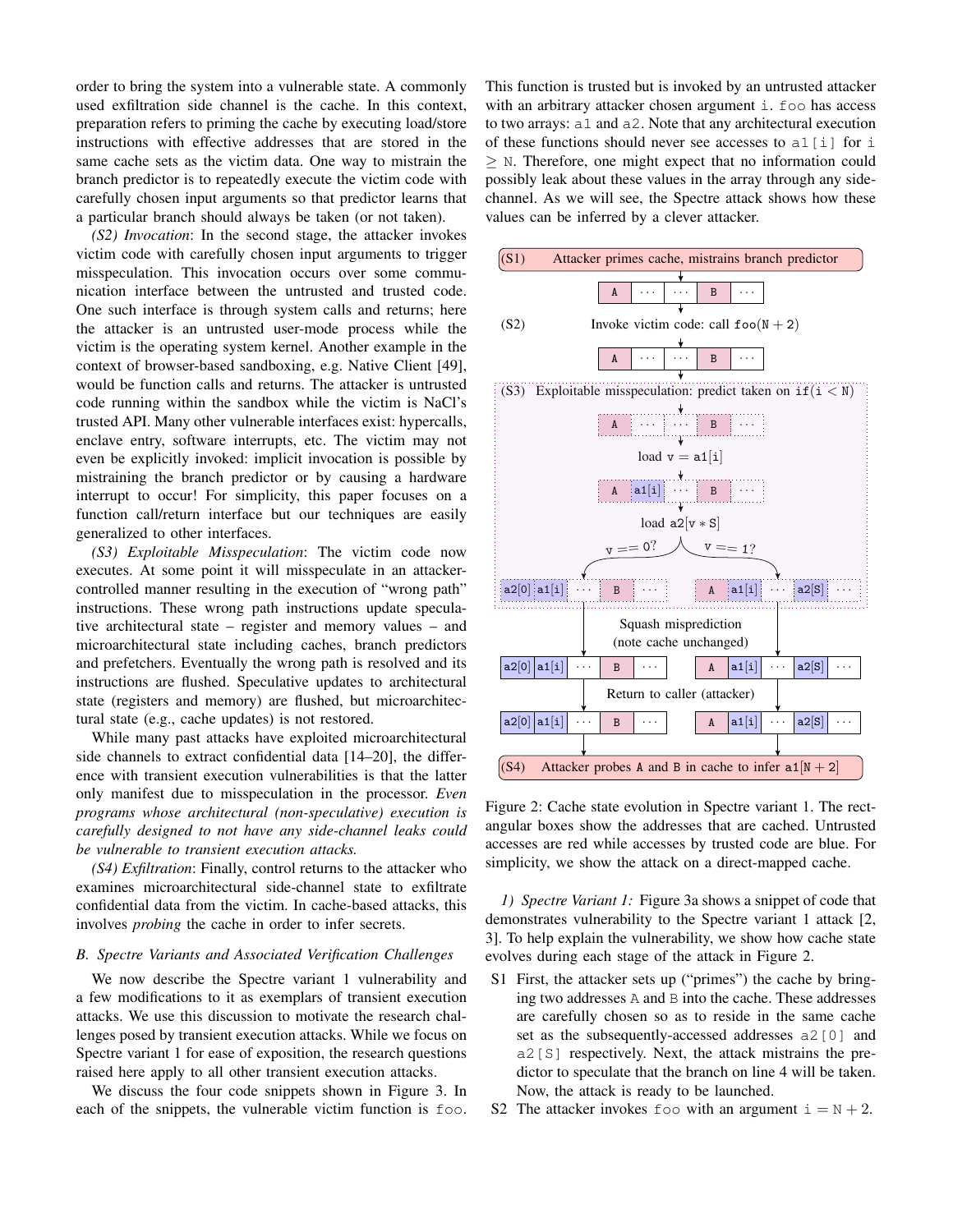<span id="page-3-1"></span>

```
2 uint8_t a2[P];<br>3 uint8_t foo(un
3 uint8_t foo(unsigned i) {
      4 if (i < N) {
5 uint8_t v = al[0];<br>6 return a2[v*S]+i;
         return a2[v*S]+i;7 }
8 return 0;
    9 }
                                                                    2 uint8_t foo(unsigned i)<br>3 if (i < N) {
                                                                    3 if (i < N) {
                                                                             uint8_t v = a1[i];
                                                                    5 mm_{\perp} fence ();<br>6 r return a2 [v*S
                                                                              6 return a2[v*S];
                                                                     7 }
                                                                    8 return 0;
                                                                    9 }
```
(c) Conditionally vulnerable variant.

(d) Another fix for Spectre v1.

Figure 3: Illustrative examples for verification of secure speculation. In all code snippets assume that  $M > N$  and that argument i is an untrusted (low-security) input to the trusted (high-security) function foo.

- S3 The argument  $i = N + 2$  along with branch predictor mistraining in S1 triggers a misspeculation on line 4. This results in a1 [N+2] and a2 [a1 [N+2]  $\star$ S] being speculatively brought into the cache. Eventually, the processor realizes that the branch prediction was incorrect and "undoes" modifications to architectural state, but cache state is *not* restored.
- S4 In the final stage, the attacker exploits the fact that the address brought into the cache on line 6 depends on the *value* (not address) of  $a1[N+2]$ . The attacker determines this address by loading A and B. One of these will miss in the cache and this timing channel allows the attacker to infer the value of  $a1[N+2]$ .

*2) Fixes to Spectre Variant 1:* As the leaks in Spectre are due to interactions between the branch predictor and the cache, a straightforward fix is to prevent speculation. We can make the code in Figure [3a](#page-3-1) secure by inserting a *load fence* [\[9,](#page-14-4) [22\]](#page-15-23) as shown in Figures [3b](#page-3-1) and [3d.](#page-3-1) Figure [3b](#page-3-1) is easy to understand: the load fence on line 5 ensures that no memory accesses are made until the processor is sure that the branch will be taken.

Figure [3d](#page-3-1) is slightly more involved. The load fence executes after the first load and before the second load. At first glance, it may appear to be insecure, because a1[i] can still be brought into the cache speculatively. However  $\pm$  is attackerchosen while the base address of a1 can also be inferred by the attacker. Therefore, bringing  $a1[i]$  into the cache leaks no additional information. Figure [3d](#page-3-1) is secure.

*3) Conditional Vulnerability:* Figure [3c](#page-3-1) presents an interesting variation of Figure [3a.](#page-3-1) In this case, the first memory load always accesses  $a1[0]$ . Since this value is leaked through the cache (when  $i \lt N$ ) even without misspeculation, it would seem that this code is not vulnerable to transient execution attacks. However, if  $N = 0$ , then all [0] should not be accessed. But the attacker can mistrain the branch predictor to predict that the branch on line  $4$  is taken<sup>[1](#page-3-2)</sup> and then infer the value of a1[0]. This code exhibits transient execution vulnerabilities when  $N = 0$  but not when  $N > 0!$ 

<span id="page-3-3"></span>*4) Verification Challenges:* In Figure [3a,](#page-3-1) information about a1[i] leaked when  $i = N + 2$ . For this value of i, foo should not have performed any memory/cache accesses. This points to one challenge in verifying secure speculation: the verification model needs to capture *interactions* between *microarchitectural side-channels* to detect leaks.

Another challenge is demonstrated by Figures [3b, 3c](#page-3-1) and [3d.](#page-3-1) Identifying the vulnerability requires precise semantic analysis of program behavior. Simply matching vulnerable code patterns (e.g., branches followed by dependent loads) results in both false positives and negatives.

Finally, it is important to note that the secure versions foo in Figures [3b](#page-3-1) and [3d](#page-3-1) do not satisfy traditional notions of information flow security [\[40\]](#page-15-15): noninterference [\[41\]](#page-15-17) or observational determinism [\[42–](#page-15-18)[44\]](#page-15-19) because there *is* information flow from a1 to the cache side-channel even if the function is executed on a processor without a branch predictor.

# <span id="page-3-0"></span>III. SPECIFICATION USING TRACE PROPERTY-DEPENDENT OBSERVATIONAL DETERMINISM

To address the challenges raised in § [II-B4,](#page-3-3) this paper formulates a secure speculation property that precisely captures transient execution vulnerabilities. Toward this end, in this section we first review observational determinism [\[42–](#page-15-18) [44\]](#page-15-19), a class of security properties that can capture certain

<span id="page-3-2"></span> $1$ One way to do this might be to exploit aliasing in branch predictor indexing by training a different branch which maps to the same predictor index.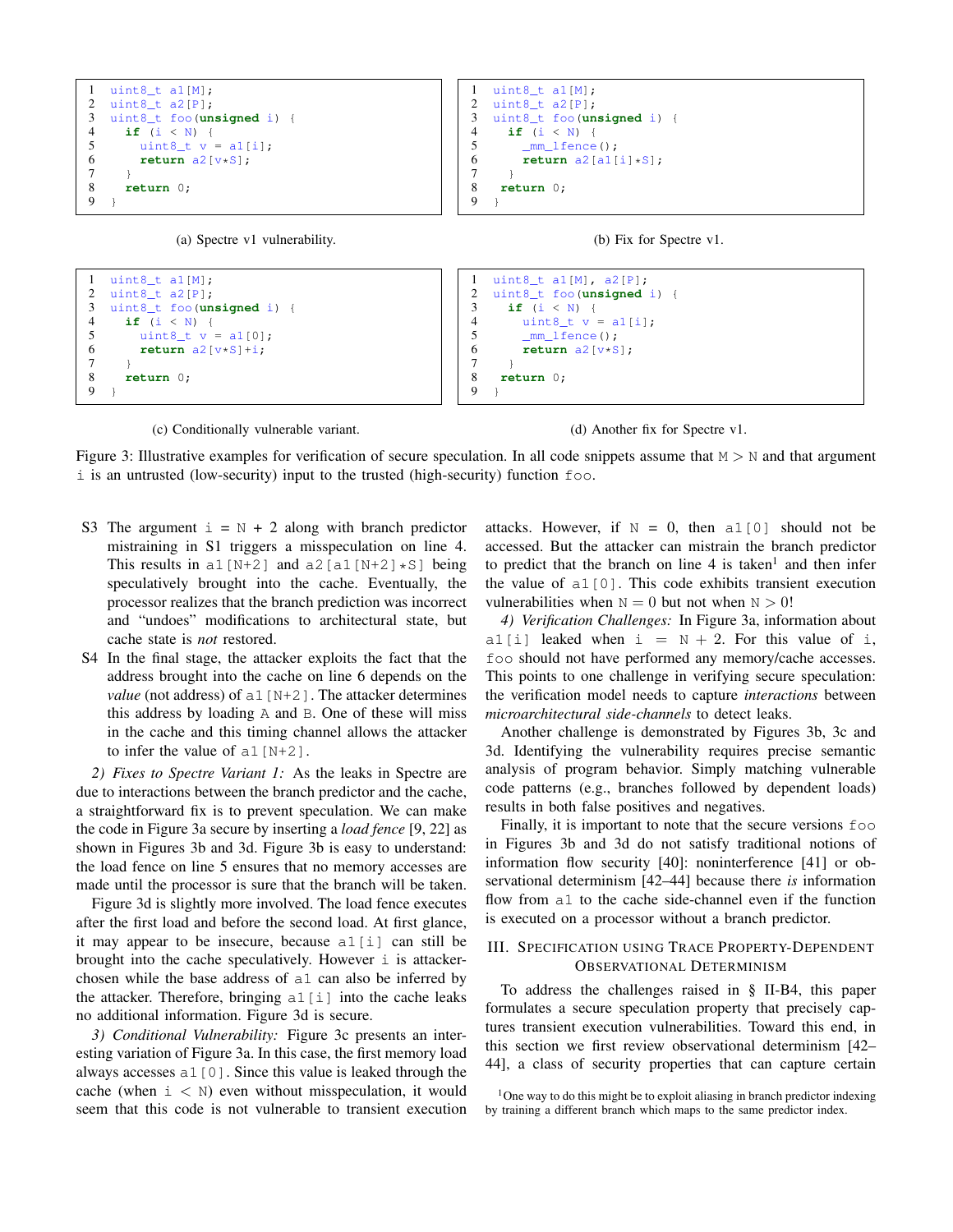<span id="page-4-1"></span>

Figure 4: Illustrating observational determinism: low instructions are labelled L, while high instructions are labelled  $H_1$  and  $H<sub>2</sub>$ , proof obligations are shown in green and assumptions are shown in blue.

notions of confidentiality. We then motivate and describe trace property-dependent observational determinism: a novel class of information flow properties that includes secure speculation.

## *A. Preliminaries*

We model system behavior using traces which are a sequence of system states. The definition of system states is left abstract for now. We refer to traces using  $\pi$ ,  $\pi_1$ ,  $\pi_2$ , etc. and states by s,  $s_0$ ,  $s_1$ , etc. The notation  $\pi^i$  refers the *i*th element of the trace; e.g., if  $\pi = \langle s_0, s_1, s_2, s_3, s_4, \ldots \rangle$ , then  $\pi^3 = s_3$ .

We consider concurrent systems consisting of two components: an untrusted low-security component and a trusted high-security component. These components interact via some interface (e.g., system calls and returns) which prompt transitions from the low component to the high component or vice versa. A typical confidentiality requirement is that the low component must not be able to distinguish between secret states of the high component.

*1) Low-Equivalence of States:* The above notion of indistinguishability is expressed via low-equivalence of states. We say that two states  $s$  and  $s'$  are low-equivalent if they are indistinguishable to the low component. This is denoted by  $s \approx_{\mathcal{L}} s'$ . Like system states, the definition of low-equivalence is left abstract for now. Low-equivalence is extended to traces in the obvious way. Two traces are low-equivalent if all their states are low-equivalent:  $\pi_1 \approx_{\mathcal{L}} \pi_2$  if  $\forall i$ .  $\pi_1^i \approx_{\mathcal{L}} \pi_2^i$ .

*2) Modeling Computation:* The system computes by identifying an operation to execute and transitioning to the next state based on its transition relation  $\rightsquigarrow$ . If system state  $s_i$  can transition to state  $s_j$ , then  $(s_i, s_j) \in \leadsto$ , which we write as  $s_i \leftrightarrow s_j$ . As with states, we leave  $\leadsto$  abstract for now.

The operation executed by the low component in a particular state s is denoted by  $op_{\mathcal{L}}(s)$ ;  $op_{\mathcal{L}}(s)$  is  $\perp$  if the low component is not being executed in state s. Similarly, the operation executed by the high component in the state  $s$  is denoted by  $op_{\mathcal{H}}(s)$ . We will overload notation and refer to  $op_{\mathcal{L}}(\pi)$  and  $op_{\mathcal{H}}(\pi)$  to denote the trace of operations executed by the low and high components respectively in  $\pi$ .

## *B. Observational Determinism*

A system satisfies observational determinism if for every pair of traces of the system such that: (i) the two traces' initial states are low-equivalent, and (ii) the low operations executed at every step of the two traces are identical, then the two traces are also low-equivalent. Equation [1](#page-4-0) shows this definition.

<span id="page-4-0"></span>
$$
\forall \pi_1, \pi_2.
$$
\n
$$
\left(\pi_1^0 \approx_{\mathcal{L}} \pi_2^0 \land op_{\mathcal{L}}(\pi_1) = op_{\mathcal{L}}(\pi_2)\right) \implies \left(\pi_1 \approx_{\mathcal{L}} \pi_2\right)
$$
\n
$$
(1)
$$

Observational determinism is shown pictorially in Figure [4.](#page-4-1) The figure shows a pair of traces with their initial states being low-equivalent. In subsequent steps, the low operations are identical and this is denoted by labelling low transitions as L. However, high operations may differ between the traces, so we label its transitions as  $H_1$  and  $H_2$ . Observational determinism holds if every corresponding pair of states in these two traces are low-equivalent. A violation of observational determinism is some sequence of low operations that can distinguish between some two secret states of the high component.

*1) Limitations of Observation Determinism for Secure Speculation:* As a strawman proposal, consider an observational determinism property that attempts to capture secure speculation by requiring that the trace of memory accesses by function foo in Figure [3a](#page-3-1) be identical for all pairs of invocations where the untrusted argument  $i$  is equal.

Two such pairs of traces are shown in Figure [6.](#page-5-0) N=4 in both pairs; in (a),  $i=0$  and the program does not misspeculate while in (b),  $i=5$  and the program misspeculates. The values  $v_1$  and  $v_2$  correspond to the confidential data stored at the location a1[i]. We see that the property is violated in (b) as the traces of memory addresses differ if  $v_1 \neq v_2$ . This violation is due to the transient execution vulnerability. It is also violated in (a) because the program leaks  $a1[i]$  even though there is no misspeculation. The larger point is that observational determinism can capture transient execution vulnerabilities only if the program satisfies the observational determinism property – has zero violations of the property – in the absence of misspeculation. Most programs of interest (e.g., the Linux kernel) do not satisfy such a property. Applying the strawman methodology to these programs results in a flood of counterexamples to observational determinism that are completely unrelated to speculation, rendering the methodology useless.

We wish isolate violations of observational determinism solely caused by the satisfaction/violation of a particular property of the trace (e.g., misspeculation). As noted above, observational determinism does not allow us to do this gen-erally for different programs.<sup>[2](#page-4-2)</sup> In the following, we capture this security requirement in the form of a 4-safety property to isolate these trace property-dependent violations.

<span id="page-4-2"></span><sup>2</sup>We explain this further in Section [VI.](#page-10-0)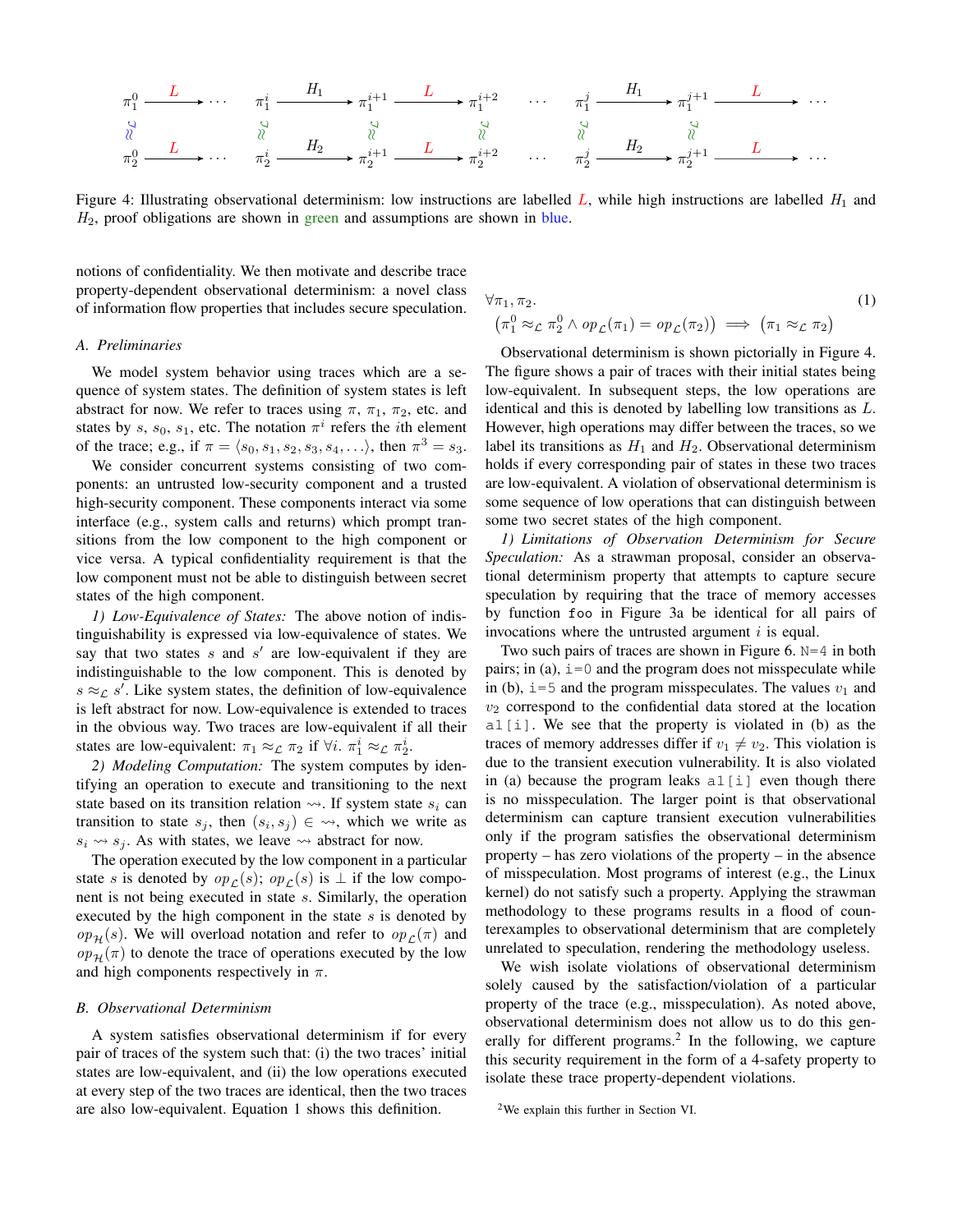<span id="page-5-2"></span>

Figure 5: Illustrating trace property-dependent observational determinism. As in Figure [4](#page-4-1) low instructions are labelled  $L$ , while high instructions are labelled  $H_1$  and  $H_2$ , proof obligations are shown in green and assumptions are shown in blue.

<span id="page-5-0"></span>
$$
(4)
$$
\n
$$
(5)
$$
\n
$$
(6)
$$
\n
$$
(8)
$$
\n
$$
(4)
$$
\n
$$
(5)
$$
\n
$$
(6)
$$
\n
$$
(8)
$$
\n
$$
(4)
$$
\n
$$
(5)
$$
\n
$$
(6)
$$
\n
$$
(8)
$$
\n
$$
(4)
$$
\n
$$
(5)
$$
\n
$$
(6)
$$
\n
$$
(8)
$$
\n
$$
(4)
$$
\n
$$
(5)
$$
\n
$$
(6)
$$
\n
$$
(6)
$$
\n
$$
(6)
$$
\n
$$
(6)
$$
\n
$$
(6)
$$
\n
$$
(6)
$$
\n
$$
(6)
$$
\n
$$
(6)
$$
\n
$$
(6)
$$
\n
$$
(6)
$$
\n
$$
(6)
$$
\n
$$
(6)
$$
\n
$$
(6)
$$
\n
$$
(6)
$$
\n
$$
(6)
$$
\n
$$
(6)
$$
\n
$$
(6)
$$
\n
$$
(6)
$$
\n
$$
(6)
$$
\n
$$
(6)
$$
\n
$$
(6)
$$
\n
$$
(6)
$$
\n
$$
(6)
$$
\n
$$
(6)
$$
\n
$$
(6)
$$
\n
$$
(6)
$$
\n
$$
(6)
$$
\n
$$
(6)
$$
\n
$$
(6)
$$
\n
$$
(6)
$$
\n
$$
(6)
$$
\n
$$
(6)
$$
\n
$$
(6)
$$
\n
$$
(6)
$$
\n
$$
(6)
$$
\n
$$
(6)
$$
\n
$$
(6)
$$
\n
$$
(6)
$$
\n
$$
(6)
$$
\n
$$
(6)
$$
\n
$$
(6)
$$
\n
$$
(6)
$$
\n
$$
(6)
$$
\n
$$
(6)
$$
\n
$$
(6)
$$
\n
$$
(6)
$$
\n
$$
(6)
$$
\n
$$
(6)
$$
\n
$$
(6)
$$
\n
$$
(6)
$$
\n
$$
(6)
$$
\n
$$
(
$$

Figure 6: Illustrating the strawman observational determinism property for Figure [3a.](#page-3-1) Numbers within each state refer to program counter values (shown as line numbers). Labels above each state indicates the data memory address accessed (if any). States shown in dotted circles are specuative states.

# *C. Trace Property-Dependent Observational Determinism*

In a processor that never misspeculates – either because it does not have a branch predictor or because the branch predictor is perfect – there is no information leakage due to transient execution. Therefore, finding transient execution vulnerabilities is equivalent to finding information leaks that would not have occurred in the absence of misspeculation.

*1) Definition of TPOD:* To formulate the above notion of information leakage, we introduce a class of information flow properties called trace property-dependent observational determinism (TPOD), a hyperproperty over four traces that is defined with respect to a trace property. Let the four traces be  $\pi_1, \pi_2, \pi_3, \pi_4$ , and the trace property T.

Suppose the following assumptions hold:

- 1) traces  $\pi_1$  and  $\pi_2$  satisfy the trace property T,
- 2) traces  $\pi_3$  and  $\pi_4$  do not satisfy the trace property T,
- 3) all four traces execute the same low operations,
- 4) traces  $\pi_3$  and  $\pi_4$  execute the same high operations as  $\pi_1$ and  $\pi_2$  respectively,
- 5) traces  $\pi_1$  and  $\pi_2$  are low-equivalent and the initial states of  $\pi_3$  and  $\pi_4$  are low-equivalent.

Then, TPOD is satisfied if  $\pi_3$  and  $\pi_4$  are low-equivalent. High

operations in  $\pi_1$ ,  $\pi_3$  and  $\pi_2$ ,  $\pi_4$  respectively must be identical; they are not necessarily identical in  $\pi_1$ ,  $\pi_2$  or  $\pi_3$ ,  $\pi_4$ .

| $\forall \pi_1, \pi_2, \pi_3, \pi_4.$                                                                        |            |
|--------------------------------------------------------------------------------------------------------------|------------|
| $\pi_1 \in T \wedge \pi_2 \in T \wedge \pi_3 \notin T \wedge \pi_4 \notin T$                                 | $\implies$ |
| $op_{\mathcal{L}}(\pi_1) = op_{\mathcal{L}}(\pi_2) = op_{\mathcal{L}}(\pi_3) = op_{\mathcal{L}}(\pi_4)$      | $\implies$ |
| $op_{\mathcal{H}}(\pi_1) = op_{\mathcal{H}}(\pi_3) \wedge op_{\mathcal{H}}(\pi_2) = op_{\mathcal{H}}(\pi_4)$ | $\implies$ |
| $\pi_1 \approx_{\mathcal{L}} \pi_2 \wedge \pi_3^0 \approx_{\mathcal{L}} \pi_4^0$                             | $\implies$ |
|                                                                                                              | (2)        |

<span id="page-5-1"></span> $\pi_3 \approx_{\mathcal{L}} \pi_4$  (2)

TPOD is shown in Equation [2](#page-5-1) and depicted in Figure [5.](#page-5-2)[3](#page-5-3) A violation of TPOD corresponds to a sequence of low operations that were unable to distinguish between high states when the trace property T was satisfied, but *are* able to distinguish between high states when  $T$  is not satisfied. In other words, violation of the trace property  $T$  introduced a new counterexample to observational determinism.

*2) Refinement and TPOD:* In general, hyperproperties may not be preserved by refinement [\[43\]](#page-15-24). However, as we show below TPOD is subset-closed: if any set of traces satisfies TPOD, then every subset of this set also satisfies TPOD.

*Lemma 1:* Trace property-dependent observational determinism is a subset-closed hyperproperty.

Subset-closed hyperproperties are important because they are preserved by refinement [\[40\]](#page-15-15). This means that one can prove TPOD on an abstract system, and through iterative refinement show that TPOD holds on a concrete system that is a refinement of the abstract system. Therefore, TPOD can potentially be scalably verified on complex systems.

*Corollary 1:* Trace property-dependent observational determinism is preserved by refinement.

A minor extension to template shown in Equation [2](#page-5-1) is to consider an antecedent trace property  $U$  that must be satisfied

<span id="page-5-3"></span><sup>&</sup>lt;sup>3</sup>We follow the convention that the implication operator is right-associative.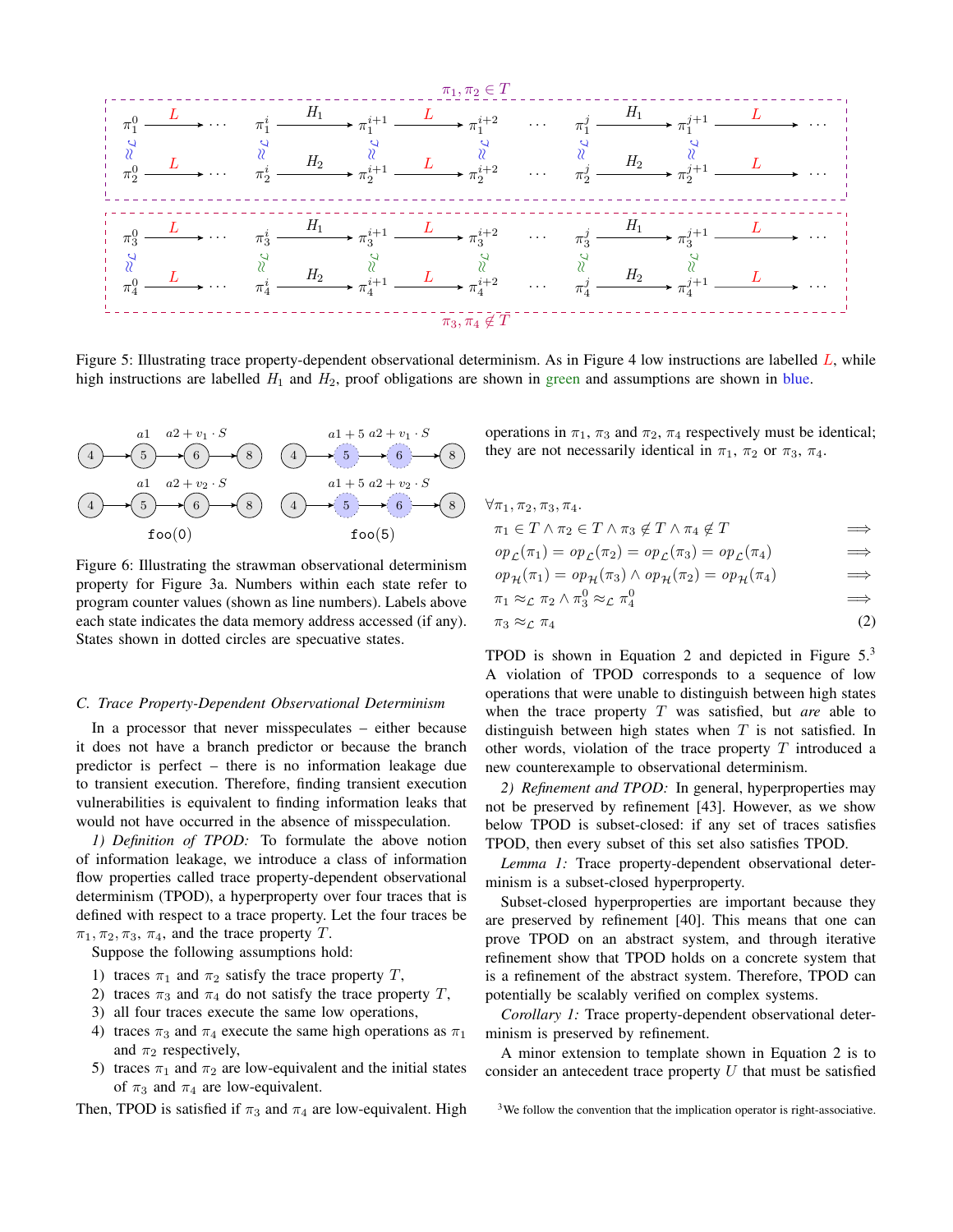by all traces. The trace property  $U$  may be used to model constraints on valid executions.

$$
\forall \pi_1, \pi_2, \pi_3, \pi_4.
$$
\n
$$
\pi_1 \in U \land \pi_2 \in U \land \pi_3 \in U \land \pi_4 \in U \implies
$$
\n
$$
\pi_1 \in T \land \pi_2 \in T \land \pi_3 \notin T \land \pi_4 \notin T \implies
$$
\n
$$
op_{\mathcal{L}}(\pi_1) = op_{\mathcal{L}}(\pi_2) = op_{\mathcal{L}}(\pi_3) = op_{\mathcal{L}}(\pi_4) \implies
$$
\n
$$
op_{\mathcal{H}}(\pi_1) = op_{\mathcal{H}}(\pi_3) \land op_{\mathcal{H}}(\pi_2) = op_{\mathcal{H}}(\pi_4) \implies
$$
\n
$$
\pi_1 \approx_{\mathcal{L}} \pi_2 \land \pi_3^0 \approx_{\mathcal{L}} \pi_4^0 \implies
$$

$$
\pi_3 \approx_{\mathcal{L}} \pi_4 \tag{3}
$$

This version of TPOD is shown in Equation [3.](#page-6-1) This extension is also subset-closed and preserved by refinement

#### IV. FORMAL MODELING OF SPECULATION

<span id="page-6-0"></span>We now turn to the problem of formulating and reasoning about secure speculation. This requires the construction of a system model that captures speculative execution. Toward this end, this section describes an assembly intermediate representation and introduces speculative operational semantics for it.

### *A. System Model*

Reasoning about secure speculation must be done using assembly language instructions, not in a high-level language because compiler optimizations may introduce branches where none exist in the source program, or may eliminate branches in the source program by turning them into conditional moves. That said, reasoning about a specific instruction set architecture (ISA) is cumbersome and gives little additional insight into the fundamental causes of transient execution vulnerabilities. Therefore, we present an assembly intermediate representation (AIR) that ISAs can be *lifted* into. We model speculation over the AIR by introducing a speculative operational semantics for it.[4](#page-6-2)

<span id="page-6-3"></span>
$$
\langle program \rangle ::= \langle instr \rangle^*
$$
\n
$$
\langle instr \rangle ::= \langle reg \rangle := \langle exp \rangle
$$
\n
$$
|\langle reg \rangle := \text{mem}[\langle exp \rangle]
$$
\n
$$
\mid \text{mem} := \text{mem}[\langle exp \rangle \to \langle exp \rangle]
$$
\n
$$
\mid \text{if} \langle exp \rangle \text{ go to } \langle const \rangle
$$
\n
$$
|\text{ go to} \langle const \rangle
$$
\n
$$
\mid \text{specfence}
$$
\n
$$
\langle exp \rangle ::= \langle const \rangle | \langle reg \rangle | \langle u \langle exp \rangle | \langle exp \rangle \langle b \langle exp \rangle
$$

Figure 7: The Assembly Intermediate Representation (AIR).  $\Diamond_u$  and  $\Diamond_b$  are typical unary and binary operators respectively.

*1) Assembly Intermediate Representation (AIR):* The AIR shown in Figure [7.](#page-6-3) A program is a list of instructions. Instructions are one of the following types:

- updates to registers,
- loads from memory,
- stores to memory,
- conditional and unconditional jumps,
- speculation fences.

<span id="page-6-1"></span>The first five types of instructions are standard. We introduce a *speculation fence* instruction which causes the processor to not fetch any more instructions until all outstanding branches are resolved. The load fence instructions in Figures [3b](#page-3-1) and [3d](#page-3-1) are modelled as speculation fences because the relevant aspect of these fences for this paper is that they stop speculation.

Note that jump targets must be constants in AIR. This is intentional and precludes the verification of programs using indirect jumps and returns in the current version of our verification tool. We do this to simplify the operational semantics for speculative execution. Modeling speculative execution of indirect jumps and returns requires modeling indirect branch predictors, branch target buffers and the return address stack. Introducing these structures into our operation semantics is conceptually straightforward but runs into scalability limitations during verification. We plan to extend the operational semantics to include these instructions while addressing scal-ability in future work.<sup>[5](#page-6-4)</sup>

<span id="page-6-5"></span>
$$
\text{CONST} \frac{\Delta[n, r] = v}{\Delta, n \vdash c \Downarrow c} \quad \text{Reg} \frac{\Delta[n, r] = v}{\Delta, n \vdash r \Downarrow v}
$$
\n
$$
\text{UNOP} \frac{\Delta, n \vdash e \Downarrow v' \quad \Diamond_u v' = v}{\Delta, n \vdash \Diamond_u e \Downarrow v}
$$
\n
$$
\text{BINDP} \frac{\Delta, n \vdash e_1 \Downarrow v_1 \quad \Delta, n \vdash e_2 \Downarrow v_2 \quad v_1 \Diamond_b v_2 = v}{\Delta, n \vdash e_1 \Diamond_b e_2 \Downarrow v}
$$



"Flattening" indirect jumps and returns into a sequence of direct jumps is similar in principle to control-flow integrity (CFI) checks [\[52,](#page-15-27) [53\]](#page-15-28). Since secure programs will likely be implementing CFI anyway, we assert compilers can be modified in straightforward ways to produce code without indirect jumps and returns (with some performance cost).

*2) Operational Semantics for AIR:* In Figures [8](#page-6-5) and [9,](#page-7-0) we introduce operational semantics for speculative in-order processors. We model speculation in the branch predictor for direct conditional branches. Other sources of misspeculation such as value prediction and memory address disambiguation are not considered in this model. Extending the semantics to include these is conceptually straightforward. However, this could result in models that are difficult to analyze using auto-

<span id="page-6-2"></span><sup>&</sup>lt;sup>4</sup>The AIR itself is based on the binary analysis platform (BAP) intermediate language (IL) [\[50\]](#page-15-25); speculative operational semantics for it are novel. "Lifters" from x86 and ARM binaries to BAP can be found at [\[51\]](#page-15-26).

<span id="page-6-4"></span><sup>&</sup>lt;sup>5</sup>It is important to note that our exclusion of indirect jumps does not mean our verifier leaves programs vulnerable to Spectre variant 2. In programs without indirect branches, all indirect branch mispredictions will be redirected at decode, long before execution or memory access.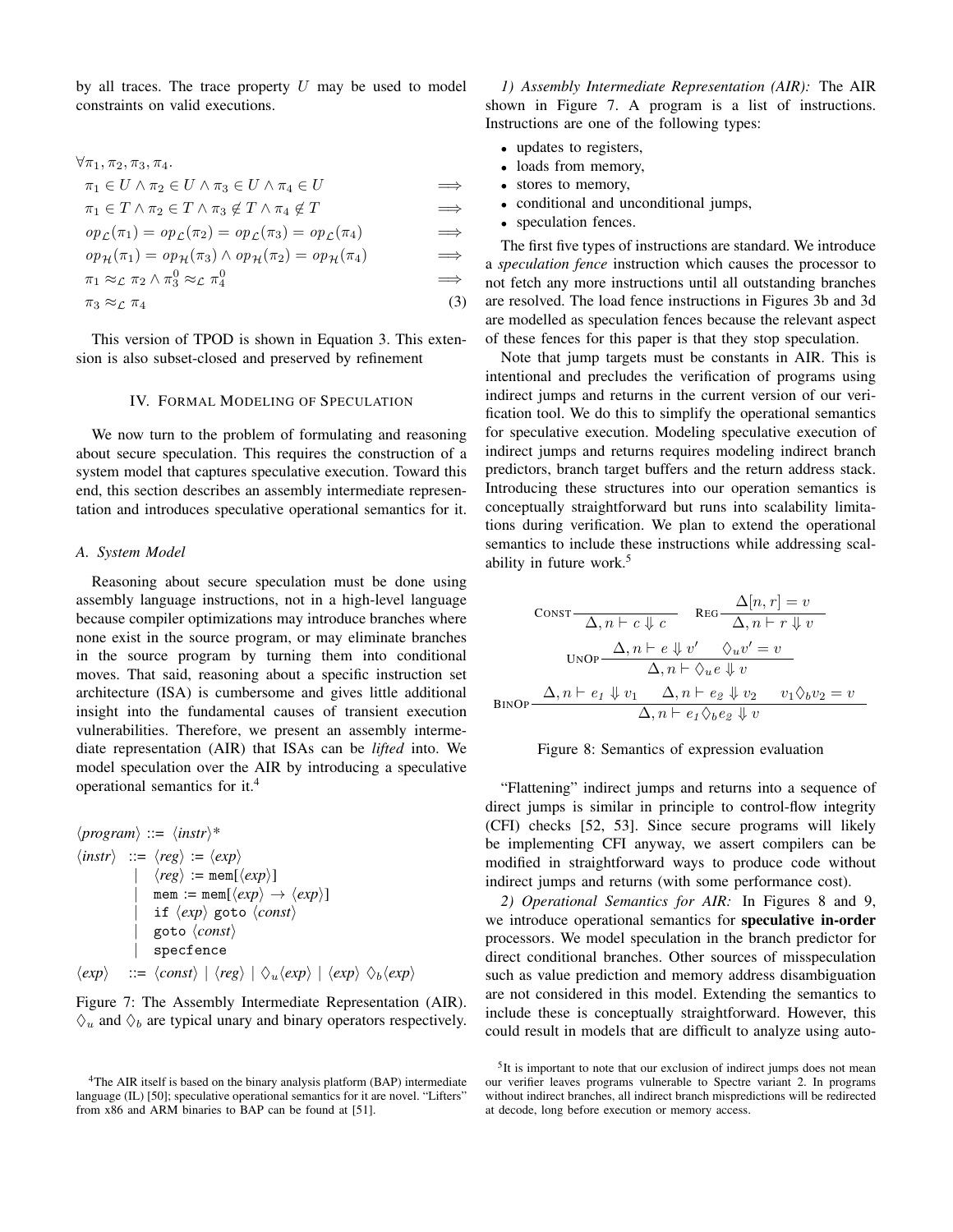<span id="page-7-0"></span>
$$
\Delta, n \vdash e \Downarrow v
$$
\n
$$
\Delta' = \Delta[(n, r) \rightarrow v] \rho = pc[n] \quad i = \Pi[\rho] \quad pc' = pc[n \rightarrow \rho + 1]
$$
\n
$$
\rho' = pc'[n] \quad \text{or} \quad \Pi, \Delta, \mu, pc, \omega, \beta, n, r := e \rightarrow \Pi, \Delta', \mu, pc', \omega', \beta, n, t'
$$
\n
$$
\Delta, n \vdash e \Downarrow a \quad \mu[n, a] = v \quad \Delta' = \Delta[(n, r) \rightarrow v] \quad \rho = pc[n] \quad \iota = \Pi[\rho] \quad pc' = pc[n \rightarrow \rho + 1]
$$
\n
$$
\text{LOAD} \frac{\rho' = pc'[n]}{\Pi, \Delta, \mu, pc, \omega, \beta, n, r := \text{mem}[e]} \rightarrow \frac{\Delta' = \Delta[(n, r) \rightarrow v] \quad \rho = pc[n] \quad \iota = \Pi[\rho] \quad pc' = pc[n \rightarrow \rho + 1]
$$
\n
$$
\text{LOAD} \frac{\rho' = pc'[n]}{\Pi, \Delta, \mu, pc, \omega, \beta, n, r := \text{mem}[e]} \rightarrow \frac{\Delta' = \Delta[(n, a) \rightarrow v] \quad \rho = pc[n] \quad \iota = \Pi[\rho] \quad pc' = pc[n \rightarrow \rho + 1]
$$
\n
$$
\text{SORE} \frac{\rho' = pc'[n]}{\Pi, \Delta, \mu, pc, \omega, \beta, n, n, \text{mem} := \text{mem}[e_1 \rightarrow e_2] \rightarrow \Pi, \Delta, \mu', pc', \omega', \beta, n, t']}{\Pi, \Delta, \mu, pc, \omega, \beta, n, n, \text{mem} := \text{mem}[e_1 \rightarrow e_2] \rightarrow \Pi, \Delta, \mu', pc', \omega', \beta, n, t'}
$$
\n
$$
\Delta, n \vdash e \Downarrow \text{true} \quad \text{mispred}(n, \beta, pc) = \text{false} \quad \rho = pc[n] \quad \iota = \text{II}[\rho] \quad pc' = pc[n \rightarrow \rho + 1]
$$
\n
$$
\text{TPRSE} \frac{\Delta}{\rho'} = pc'[n] \quad \iota' = \text{II}[\rho'] \quad \omega' = \omega, \langle \rho, \Delta) \quad \iota = \text{II}[\rho] \quad \text{per}(e_2 \rightarrow \rho, \mu) \quad
$$

Figure 9: Operational Semantics for Statements in AIR.

mated verification tools because the verification engine would need to explore exponentially more instruction orderings.

**Machine state** s is the tuple  $\langle \Pi, \Delta, \mu, pc, \omega, \beta, n, \iota \rangle$ .  $\Pi$  is the program memory: a map from program counter values to instructions.  $\Delta$  and  $\mu$  are the state of the registers and data memory respectively while  $pc$  contains the program counter.  $\omega$  is the trace of program and data addresses accessed so far.  $\beta$  is the branch predictor state, which we leave abstract in this paper and  $\iota$  is the instruction that will be executed next.

The main novelty in these semantics is modeling misspeculation. n is an integer that represents *speculation level*: it is incremented each time we misspeculate on a branch and decremented when a branch is resolved. Speculation level 0 corresponds to architectural (non-speculative) execution.  $\Delta$ ,  $\mu$ and  $pc$  – registers, memory and program counter respectively – are also indexed by the speculation level.  $\Delta[n, r]$  refers to the value of the register r at speculation level n.  $\Delta[(n, r) \rightarrow v]$ refers to a register state which is identical to  $\Delta$  except that register  $r$  at speculation level  $n$  has been assigned value  $v$ . We adopt similar notation for  $\mu$  and pc.

Expression Semantics are shown in Figure [8.](#page-6-5) Expressions are defined over the register state  $\Delta$ . Notation  $\Delta$ ,  $n \vdash e \Downarrow v$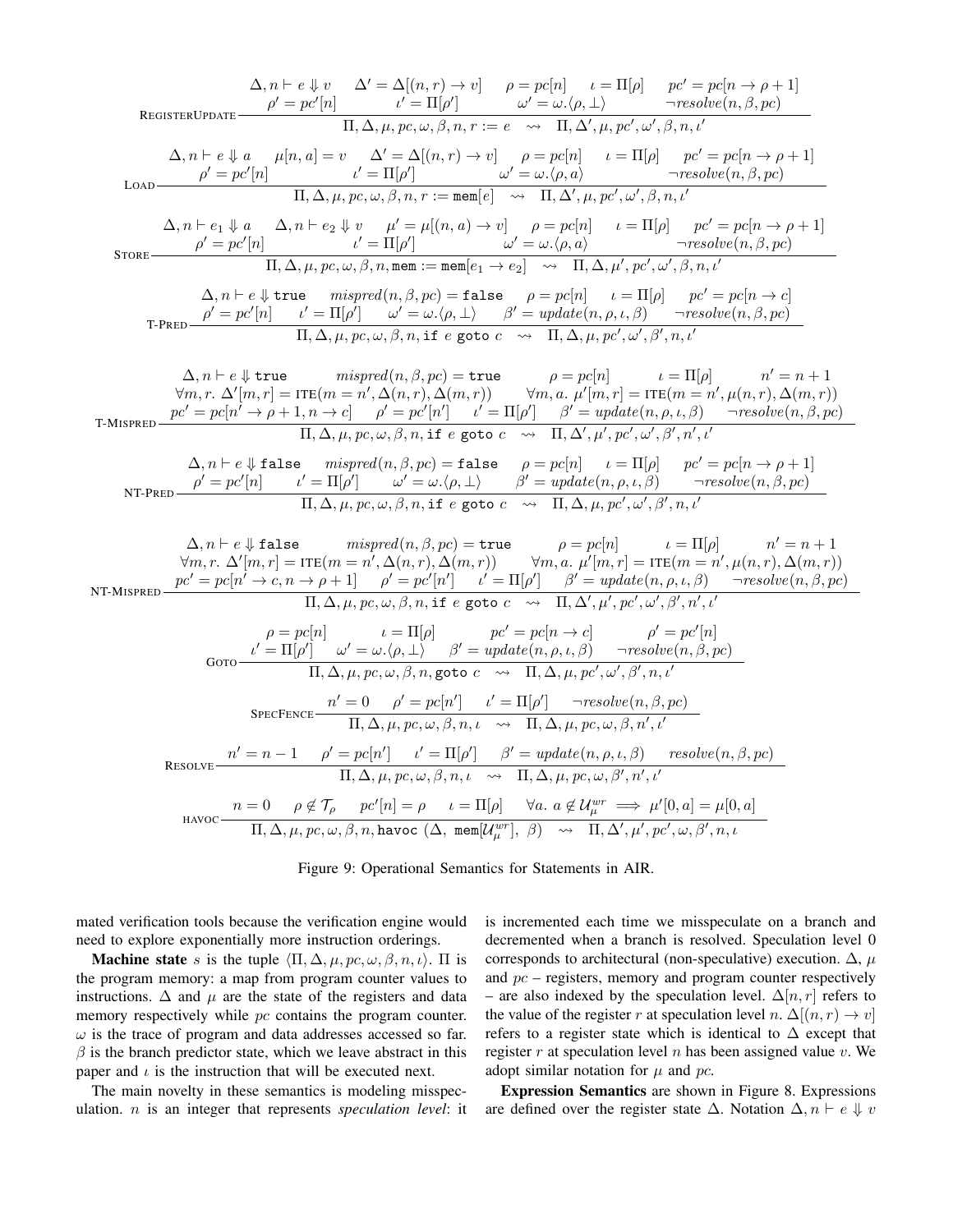means that the expression  $e$  evaluates to value  $v$  given register state  $\Delta$  at speculation level *n*. These are standard except for the additional wrinkle of the speculation level.

Statement Semantics are shown in Figure [9.](#page-7-0) A transition from the machine state  $s = \langle \Pi, \Delta, \mu, pc, \omega, \beta, n, \iota \rangle$  to the machine state  $s' = \langle \Pi', \Delta', \mu', pc', \omega', \beta', n', \iota' \rangle$  is written as  $\langle \Pi, \Delta, \mu, pc, \omega, \beta, n, \iota \rangle \rightsquigarrow \langle \Pi', \Delta', \mu', pc', \omega', \beta', n', \iota' \rangle$ . We now briefly describe the rules shown in Figure [9.](#page-7-0)

The REGISTERUPDATE rule models the execution of statements of the form  $r := e$ , expression e is written to the register  $r$ . This involves: (i) updating the value of register  $r$ at speculation level  $n$  to have the value of the expression  $e$ :  $\Delta' = \Delta[(n, r) \rightarrow v]$ , (ii) incrementing the pc at speculation level n:  $pc' = pc[n \rightarrow \rho + 1]$  and (iii) appending  $\langle \rho, \perp \rangle$ to the trace of memory addresses accessed by the program:  $\omega' = \omega \cdot \langle pc, \perp \rangle$ . The  $\perp$  in the second element of the tuple indicates that no data memory access is performed by this instruction. This rule is only executed when a branch is not being resolved:  $\neg resolved(n, \beta, pc)$  and the next instruction to be executed is  $\iota' = \Pi[\rho']$  where  $\rho' = pc[n]$ .

The LOAD and STORE rules are similar. LOAD updates the register state with value stored at memory location  $a$ at speculation level n:  $v = \mu[n, a]$  while STORE leaves register state  $\Delta$  unchanged and updates memory address  $a$ at speculation level n:  $\mu' = \mu[(n, a) \rightarrow v]$ . Both LOAD and STORE append  $\langle \rho, a \rangle$  to the trace of memory addresses signifying accesses to program address  $\rho$  and data address  $a$ . As with REGISTERUPDATE, these rules only apply when a branch is not being resolved in this step:  $\neg resolve(n, \beta, pc)$ .

The T-PRED rule applies when a conditional jump if  $e$  goto  $c$  should be taken and is also predicted taken. In the semantics, we model misspeculation through an uninterpreted function  $mispred(n, \beta, pc)$  where  $\beta$  is the branch predictor state (left abstract in our model),  $n$  is the speculation level and pc is a map from speculation levels to program counter values. This rule only applies when *mispred* evaluates false. The rule sets the program counter at speculation level  $n$  to  $c$ :  $pc' = pc[n \rightarrow c]$  and updates the branch predictor state  $\beta'$ using the uninterpreted function update. Just like the other rules discussed so far, this applies only when the predicate resolve does not hold.

The T-MISPRED rule applies when a conditional jump if  $e$  goto  $c$  should be taken but is predicted not taken (*mispred* evaluates to true). This rule changes system state in the following ways. First, the speculation level is incremented:  $n' = n + 1$ . Second, the state of the registers at level n in  $\Delta$ is now copied over to level  $n'$  in  $\Delta'$  while all other levels are identical between  $\Delta$  and  $\Delta'$ . The memory state  $\mu$  is also modified in a similar way. The program counter at level  $n$  gets the correct target  $c$ , while the program counter at level  $n'$  gets the mispredicted fall-through target  $\rho+1$ . Execution continues at speculation level  $n'$ .

NT-PRED, NT-MISPRED handle the case when the conditional branch should *not* be taken. These are similar to T-PRED and T-MISPRED. GOTO applies to direct jumps. Note we do not consider misprediction of direct jumps as they have constant targets and will be redirected at decode.

The rule SPECFENCE resolves all outstanding speculative branches by setting the speculation level back to zero. Note that pc,  $\Delta$  and  $\mu$  at level zero already have the "correct" values, so nothing further needs to be done.

The rule RESOLVE applies when a mispredicted branch is resolved. Resolution occurs when the uninterpreted predicate  $resolve(n, \beta, pc)$  holds. At the time of resolution, branch predictor state  $\beta'$  is updated using the uninterpreted function update and the speculation level  $n'$  is decremented. As in SPECFENCE, nothing else need be done as the other state variables have the correct values at the decremented level.

<span id="page-8-0"></span>Rule HAVOC will be described in § [V-D.](#page-10-1)

# V. FORMULATING SECURE SPECULATION

This section formulates the secure speculation property. First, we formalize an adversary model that captures arbitrary transient execution attacks. Next, we present the secure speculation property. Violations of this property correspond to transient execution vulnerabilities.

### *A. Adversary Model*

Recall system state s is the tuple  $\langle \Pi, \Delta, \mu, pc, \omega, \beta, n, \iota \rangle^6$  $\langle \Pi, \Delta, \mu, pc, \omega, \beta, n, \iota \rangle^6$ and evolves according to the transition relation  $\rightsquigarrow$  from Figure [9.](#page-7-0) As discussed in § [III,](#page-3-0) the system has an untrusted low-security component and a trusted high-security component that execute concurrently. Our verification objective is to prove that confidential states of a specified trusted program are indistinguishable to an arbitrary untrusted program. This verification task requires the definition of: (i) the trusted program to be verified and the family of untrusted adversary programs, (ii) confidential states of the trusted program, (iii) how the adversary *tampers* with system state, and (iv) what parts of state are adversary *observable*.

*1) The Trusted and Untrusted Programs:* We assume that the trusted program resides in the set of instruction memory addresses denoted by  $\mathcal{T}_{\rho}$ . The trusted program itself is defined by  $\Pi[\rho]$  for each  $\rho \in \mathcal{T}_{\rho}$ . Every address  $\rho \notin \mathcal{T}_{\rho}$  is part of the untrusted component and  $\Pi[\rho]$  is unconstrained for these addresses to model all possible adversarial programs.

We assume that untrusted code can invoke trusted code only by jumping to a specific entrypoint address  $\mathcal{E} \mathcal{P} \in \mathcal{T}_{\rho}$ .  $\mathcal{T}_{\rho}$ ,  $\mathcal{E} \mathcal{P}$  and instructions  $\Pi[\rho]$  for all  $\rho \in \mathcal{T}_{\rho}$  are known to the adversary. Note that the adversary may speculatively attempt to invoke addresses other than the entrypoint, only the non-speculative invocations are restricted. Without such an assumption, the adversary may be able to jump past defensively placed instructions.

In the example shown in Figure [3b,](#page-3-1)  $\mathcal{T}_{\rho}$  contains all instruction addresses that are part of the function foo. The entrypoint  $\mathcal{E} \mathcal{P}$  is the address of the first instruction in foo. Note that if the adversary can directly jump to line 6 (i.e., skip the fence on line 5), the program is vulnerable – this is why the restriction on invocation of only the entrypoint is required.

<span id="page-8-1"></span><sup>&</sup>lt;sup>6</sup>Note: We will use the notation  $s$ . *field* to refer to elements of the tuple.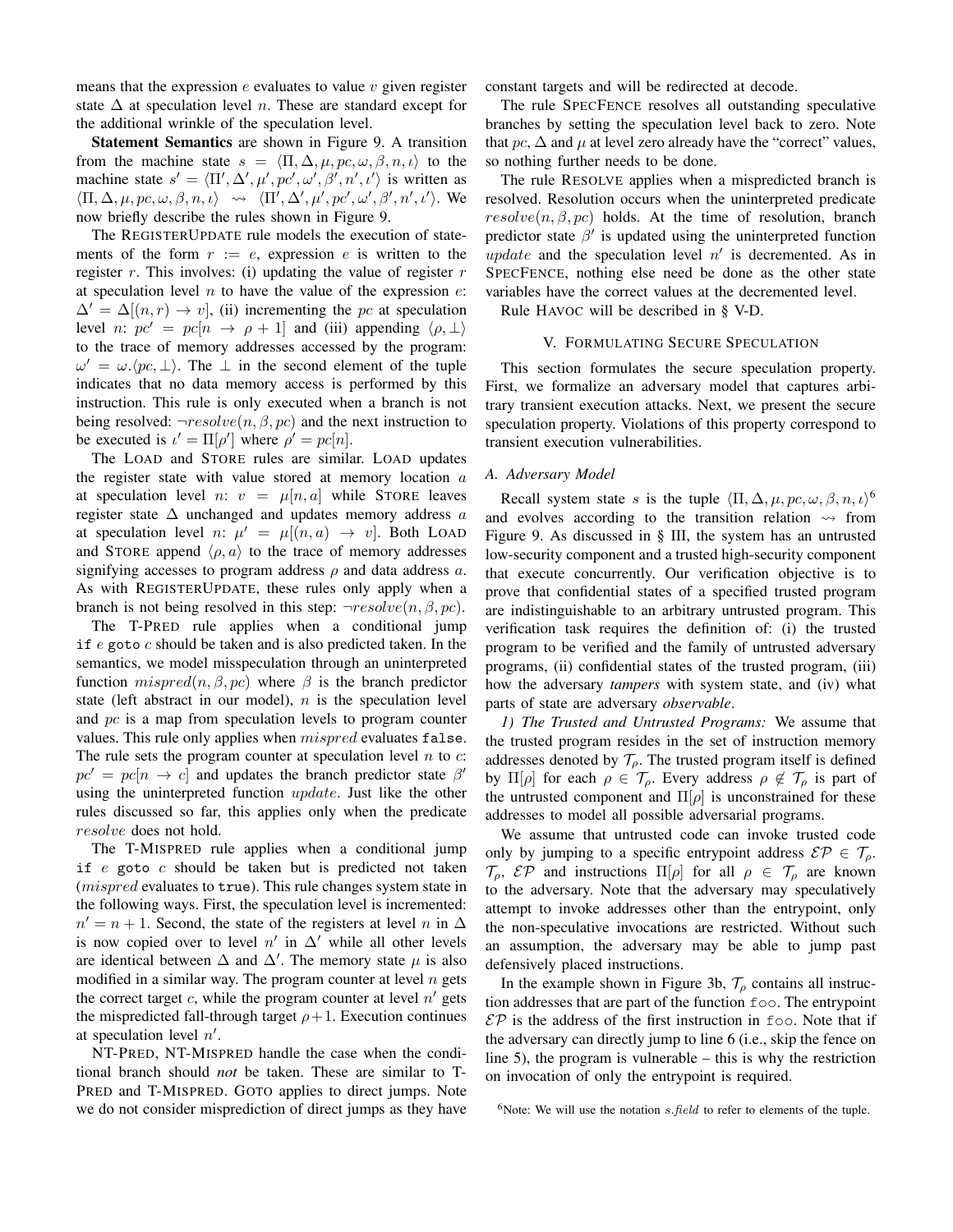Such restrictions are implemented in all typical scenarios: system calls, software fault isolation, etc. To consider another example, if we are verifying secure speculation for system calls in an operating system kernel,  $\mathcal{T}_{\rho}$  contains all kernel text addresses and the entrypoint  $\mathcal{EP}$  is the syscall trap address.

Given the above definitions, the low operation executed in a state  $s = \langle \Pi, \Delta, \mu, pc, \omega, \beta, n, \iota \rangle$  is  $op_{\mathcal{L}}(s) = \Pi[pc[0]]$  if  $pc[0] \notin \mathcal{T}_o$  and  $\perp$  otherwise. This definition refers to the nonspeculative state – we are looking at  $pc[0]$ , not higher speculation levels. The instruction being speculatively executed may be different, and may in fact be from the trusted component. This is important because we use  $op<sub>L</sub>$  to constrain adversary actions to be identical across traces, and these constraints can only refer to non-speculative state.

Finally, the trusted program must start off in some welldefined initial state. For instance, global variables may need to be initialized to specific values. We use the predicate  $init_\mathcal{T}(s)$ to refer to a valid initial state of the trusted program.

*2) Confidential States:* The secret states that need to be protected from an adversary are the values stored in memory addresses a that belong to the set  $S_{\mathcal{T}}$ . For Figure [3,](#page-3-1)  $S_{\mathcal{T}}$ contains all addresses that are part of the arrays a1 and a2.

All other addresses are public state. We will use  $\mathcal{P}_{\tau}$  to denote the projection of the values stored at these public addresses:  $\mathcal{P}_{\mathcal{T}}(\mu) \doteq \lambda a$ . ITE( $a \notin \mathcal{S}_{\mathcal{T}}$ ,  $\mu[0, a]$ ,  $\perp$ ).

The high instruction executed in a state is denoted  $inst<sub>T</sub>(s)$ and has the value s.  $\Pi[s, pc[0]]$  when  $pc[0] \in \mathcal{T}_{\rho}$  and  $\perp$ otherwise. The high operation executed in state  $s$  is defined as a tuple of the high instruction and the public memory:  $\omega_p(\mathbf{s}) \doteq \langle \text{inst}_\mathcal{T}(\mathbf{s}), \mathcal{P}_\mathcal{T}(\mathbf{s}, \mu) \rangle$ . We include the values of public memory in this tuple because the high-program may be non-deterministic and we need to constrain the nondeterminism to be identical across certain traces.

<span id="page-9-1"></span>*3) General Adversary Tampering (*G*):* The adversary G tampers with system state by executing an unbounded number of instructions to modify architectural and microarchitectural state. Adversary tampering is constrained in only two ways.

1) (Conformant Store Addresses) For every nonspeculative state in which an untrusted store is executed, the target address of the store must belong to the set of adversary-writeable addresses:  $\mathcal{U}^{wr}_\mu$ . We denote a trace  $\pi$ where every state satisfies this condition by the predicate  $conformantStoreAddress(\pi)$ , defined as follows.

$$
\forall i. \ \pi^i . n = 0 \land \pi^i . pc[0] \notin \mathcal{T}_\rho \implies
$$
  
\n
$$
\pi^i . \iota = \text{mem} := \text{mem}[e_1 \to e_2] \land \pi^i . \Delta[0, e_1] \Downarrow a \implies
$$
  
\n
$$
a \in \mathcal{U}^{wr}_{\mu}
$$

Constraining adversary stores is necessary in order to prevent the adversary from changing the trusted program's architectural (non-speculative) state arbitrarily.

2) (Conformant Entrypoints) Non-speculative adversary jumps to trusted code must target the entrypoint  $\mathcal{E} \mathcal{P}$ . A trace  $\pi$  where every transition from untrusted to trusted code satisfies this condition is denoted by the predicate  $conformantEntrypoints(\pi)$ . This is defined as follows:

$$
\forall i, j. \ i < j \land \pi^{i}.n = \pi^{j}.n = 0 \implies
$$
  

$$
(\forall k. \ i < k < j \implies \pi^{k}.n \neq 0) \implies
$$
  

$$
\pi^{i}.n \circ [0] \not\subset T \land \pi^{j}.n \circ [0] \in T \implies
$$

$$
\pi^i \cdot pc[0] \notin \mathcal{T}_{\rho} \wedge \pi^j \cdot pc[0] \in \mathcal{T}_{\rho} \qquad \Longrightarrow
$$
  

$$
\pi^j \cdot pc[0] = \mathcal{E} \mathcal{P}
$$

The above constraints says that if  $\pi^i$  and  $\pi^j$  are nonspeculative states, all states between  $\pi^{i}$  and  $\pi^{j}$  are speculative, and  $\pi^i$  is part of the untrusted component while  $\pi^{j}$  is part the trusted component, then  $\pi^{j}$  must necessarily be at the entrypoint. Note this *does not* preclude speculative execution of "gadgets" in the trusted code that do not begin at the entrypoint.

The condition conformant store addresses captures the fact that the adversary cannot write to arbitrary memory locations. Conformant entrypoints ensures that execution of the trusted code starts at the entrypoint.

4) Conformant Traces: A trace  $\pi$  where: (i)  $\pi^0$  is a nonspeculative state and the trusted component has been initialized:  $\pi^0 \cdot n = 0 \wedge init_{\mathcal{T}}(\pi^0)$ , (ii) every state  $\pi^i$  satisfies the conformant stores condition and (iii) every pair of states  $\pi^{i}$  and  $\pi^{j}$ , where  $i < j$ , satisfy the conformant entrypoints condition is called a conformant trace, denoted by  $conformant(\pi)$ .

$$
conformant(\pi) \doteq \pi^{0}.n = 0 \land init_{\mathcal{T}}(\pi^{0}) \qquad \land
$$

$$
conformantStoreAddress(\pi) \qquad \land
$$

<span id="page-9-0"></span>
$$
conformant Entry points(\pi) \tag{4}
$$

*5) Adversary Observations:* We model an adversary who can observe all architectural state and most microarchitectural state when executing; i.e. when  $n = 0$  and  $pc[0] \notin \mathcal{T}_{\rho}$ . Specifically, the adversary can observe the following:

- 1) non-speculative register values:  $\Delta[0, r]$  for all r.
- 2) non-speculative values stored at all memory addresses in the set  $\mathcal{U}_{\mu}^{rd}$ :  $\mu[0, a]$  for all  $a \in \mathcal{U}_{\mu}^{rd}$ .
- 3) the trace of instruction and data memory accesses:  $\omega$ .
- 4) the branch predictor state  $\beta$ .

The above implies that two states  $s$  $\langle \Pi, \Delta, \mu, pc, \omega, \beta, n, \iota \rangle$  and  $s' = \langle \Pi, \Delta', \mu', pc', \omega', \beta', n', \iota' \rangle$ are low-equivalent, denoted  $s \approx_{\mathcal{L}} s'$ , iff  $(n = 0 \land pc[0] \notin$  $\mathcal{T}_{\rho}$   $\implies$   $(\forall r. \ \Delta[0,r] = \Delta'[0,r]) \wedge (\forall a. \ a \in \mathcal{U}_{\mu}^{rd} \implies$  $\mu[0, a] = \mu'[0, a]) \wedge \omega = \omega' \wedge \beta = \beta'.$ 

We do not allow the adversary to observe  $\Delta[n,r]$  and  $\mu[n,a]$ for  $n > 0$  because there is no way to "output" speculative state except through a microarchitectural side-channel. These side-channels are captured by the trace of memory accesses  $\omega$  which models leaks via caches, prefetches, DRAM and well as other structures in the memory subsystem. The branch predictor state  $\beta$  captures all leaks caused by the branch predictor side-channel. Note that the adversary *can* observe the non-speculative values stored in memory for the addresses in the range  $\mathcal{U}_{\mu}^{rd}$ , and non-speculative values of the registers when adversary code is being executed.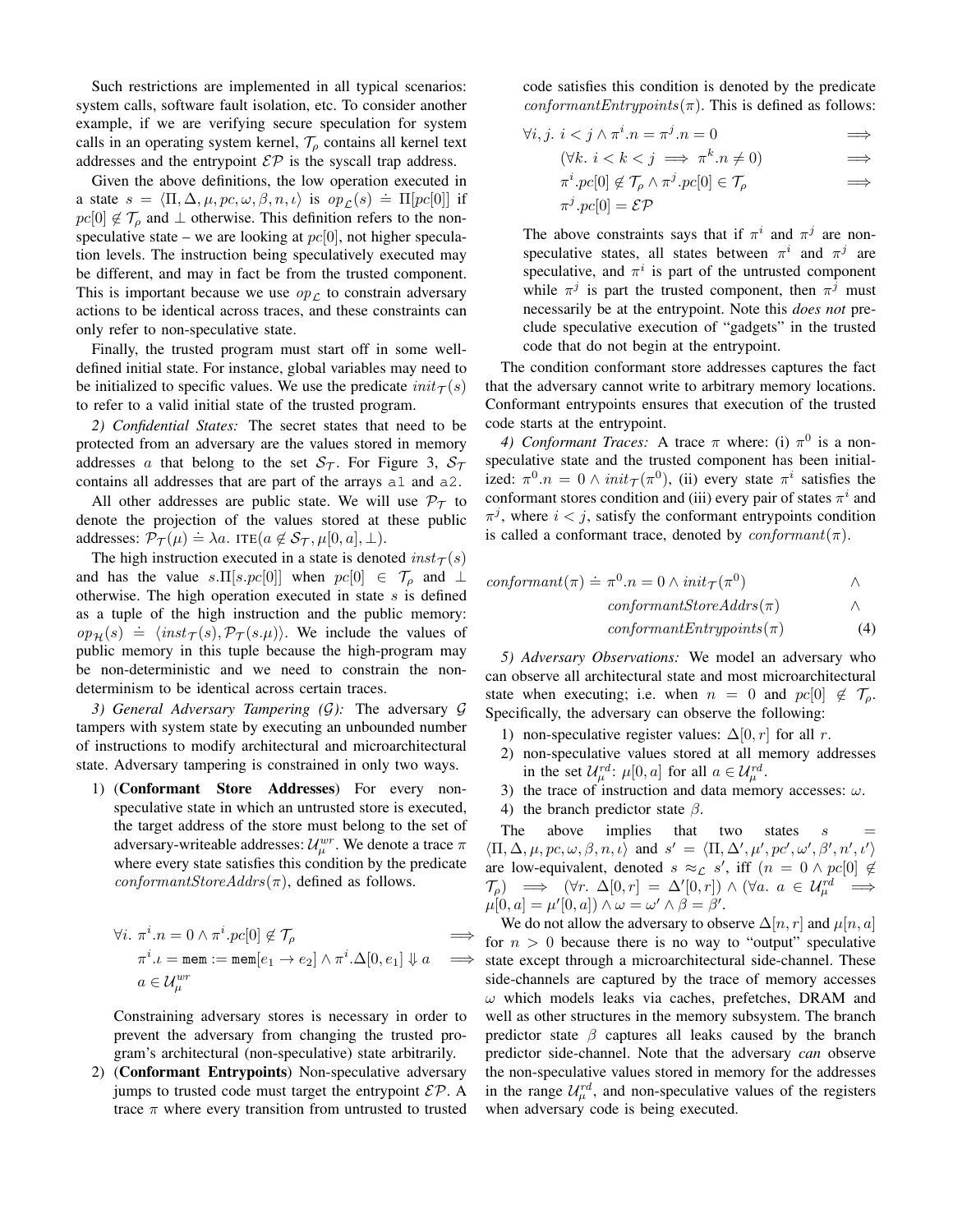# *B. Formalization of the Security Property*

Using the above definitions, we are now ready to formalize the secure speculation property, shown in Equation [5.](#page-10-2)

 $\forall \pi_1, \pi_2, \pi_3, \pi_4.$ 

| $conformant(\pi_1) \wedge conformant(\pi_2)$                                                                 | $\implies$ |
|--------------------------------------------------------------------------------------------------------------|------------|
| $conformant(\pi_3) \wedge conformant(\pi_4)$                                                                 | $\implies$ |
| $\forall i. \ \neg mispred(\pi_1^i.n, \pi_1^i.\beta, \pi_1^i.pc)$                                            | $\implies$ |
| $\forall i. \ \neg mispred(\pi_2^i.n, \pi_2^i.\beta, \pi_2^i.pc)$                                            | $\implies$ |
| $\exists i. \, \, \text{mispred}(\pi_3^i \ldots, \pi_3^i \ldotp \beta, \pi_3^i \ldotp \text{pc})$            | $\implies$ |
| $\exists i. \, \, \textit{mispred}(\pi_4^i \ldots \pi_4^i \ldotp \beta, \pi_4^i \ldotp \textit{pc})$         | $\implies$ |
| $op_{\mathcal{L}}(\pi_1) = op_{\mathcal{L}}(\pi_2) = op_{\mathcal{L}}(\pi_3) = op_{\mathcal{L}}(\pi_4)$      | $\implies$ |
| $op_{\mathcal{H}}(\pi_1) = op_{\mathcal{H}}(\pi_3) \wedge op_{\mathcal{H}}(\pi_2) = op_{\mathcal{H}}(\pi_4)$ | $\implies$ |
| $\pi_1 \approx_{\mathcal{L}} \pi_2 \wedge \pi_3^0 \approx_{\mathcal{L}} \pi_4^0$                             | $\implies$ |
| $\pi_3 \approx c \pi_4$                                                                                      | (5)        |

This an instantiation of the TPOD property shown in Equa-tion [3.](#page-6-1) The trace property  $T$  is satisfied when no misspeculation occurs:  $\pi \in T \iff \forall i$ .  $\neg mispred(\pi^i \cdot n, \pi^i \cdot \beta, \pi^i \cdot pc)$ .<sup>[7](#page-10-3)</sup> The trace property  $U$  requires that all traces be conformant as defined in Equation [4.](#page-9-0) This ensures we only search for violations among traces representing valid executions of our system/adversary model.

A violation of Equation [5](#page-10-2) occurs when there exists a sequence of adversary instructions such that traces  $\pi_1$  and  $\pi_2$ are low-equivalent, but  $\pi_3$  and  $\pi_4$  are not low-equivalent. In other words, we have an information leak that only occurs on a speculative processor; i.e. a transient execution vulnerability.

### *C. Illustrating Violation/Satisfaction of Secure Speculation*

Let us consider the conditionally vulnerable Spectre variant shown in Figure [3c.](#page-3-1) A quadruple of traces for this program is shown in Figure [10a.](#page-11-0) Two calls to foo are made with arguments  $i = 0$  and  $i = 1$ . The two non-speculative traces  $\pi_1$  and  $\pi_2$  do not execute the if statement and so they have the same adversary observations (i.e., are lowequivalent). However, traces  $\pi_3$  and  $\pi_4$  speculatively execute the if statement and the adversary can observe differences in the memory addresses corresponding to the second array access:  $a2[v_1 * S]$  and  $a2[v_2 * S]$ . All traces have the same adversary operations with one pair low-equivalent and nonspeculative while the other pair is not low-equivalent and speculative. This is a violation of secure speculation.

Now consider the scenario when  $N > 0$ , say  $N = 1$ . This is shown in Figure [10b.](#page-11-0) The key difference here is that the nonspeculative traces also make the second array access when  $i = 0$ . The second memory access reads from the addresses  $a2 + v_1 * S$  and  $a2 + v_2 * S$  in traces  $\pi_1$  and  $\pi_2$  respectively. There are two scenarios possible. Either  $v_1 = v_2$  or  $v_1 \neq v_2$ . Suppose  $v_1 = v_2$ , then traces  $\pi_1$  and  $\pi_2$  are low-equivalent, but so are traces  $\pi_3$  and  $\pi_4$ ! Conversely, if  $v_1 \neq v_2$ , then the  $\pi_1$  and  $\pi_2$  are not low-equivalent and the secure speculation property holds vacuously.

## <span id="page-10-1"></span>*D. Adversary Reduction Lemma*

The general adversary's tampering described in § [V-A3](#page-9-1) allows the adversary to execute an unbounded number of arbitrary instructions. While this is fully general, it makes automated reasoning unscalable. To address this problem, we introduce a simpler "havocing adversary"  $H$  and prove that this adversary is as powerful as the general adversary  $G$ .

 $H$  executes only one instruction that modifies nonspeculative state: havoc  $(\Delta, \text{mem}[U^{\text{wr}}_{\mu}], \beta)$ . The semantics of this instruction are shown in Figure [9;](#page-7-0) it sets the registers, program counter, adversary writeable memory addresses and branch predictor to unconstrained values (i.e. "havocs" them).

*Lemma 2:* Every sequence of  $s_i, \ldots, s_j$  with  $op_{\mathcal{L}}(s_j) \neq \bot$ and  $s_j.n = 0$  for every  $i \le j \le k$  can be simulated by a single havoc  $(\Delta, \texttt{mem}[\mathcal{U}_\mu^{wr}], \beta)$  instruction.

<span id="page-10-2"></span>The adversary reduction lemma lets us replace all sequences of non-speculative instructions executed by the adversary with havoc's and helps scale verification. It is important to note that we cannot replace instruction sequences which contain speculative instructions because these may contain exploitable transient execution gadgets.

## *E. Discussion and Limitations*

An important implication of the secure speculation property is that if a program satisfies Equation [5,](#page-10-2) then all observational determinism properties where low-equivalence is defined over  $ω$ ,  $μ$  and  $β$  that hold for non-speculative execution of the program also hold for speculative executions. For instance, a tool like CacheAudit [\[54,](#page-15-29) [55\]](#page-15-30) can be used to verify that the cache accesses of a program are independent of some secret. Note that even though a program's non-speculative execution may not leak information through cache (this is what CacheAudit verifies) that *does not mean* that its speculation execution will have the same properties. This is because CacheAudit does not model speculative execution. However, if we do prove Equation [5](#page-10-2) for a program, then all properties proven by tools like CacheAudit also apply to the program's speculative execution.

Our operational semantics are for in-order processors only. Nevertheless, the secure speculation property can be used to analyze out-of-order execution and other speculation (e.g., memory address disambiguation) in a conceptually straightforward way by extending the semantics to model these features.

Specific programs may need additional constraints on the traces to avoid spurious counterexamples, especially if the set of secrets  $S_{\mathcal{T}}$  is over-specified. For example, in Figure [3\(](#page-3-1)b), a tuple of traces where the  $i < N$  never occurs would cause a violation of Equation [5](#page-10-2) if  $S<sub>T</sub>$  also contained the addresses that point to a1 and a2.

## VI. VERIFICATION APPROACH

<span id="page-10-0"></span>We have implemented an automated verifier to answer the following question: Given a program (e.g., C code) as input, does it satisfy the secure speculation property in Equation [5?](#page-10-2)

<span id="page-10-3"></span><sup>&</sup>lt;sup>7</sup>Or equivalently in linear temporal logic:  $\pi \models \Box \neg mispred$ .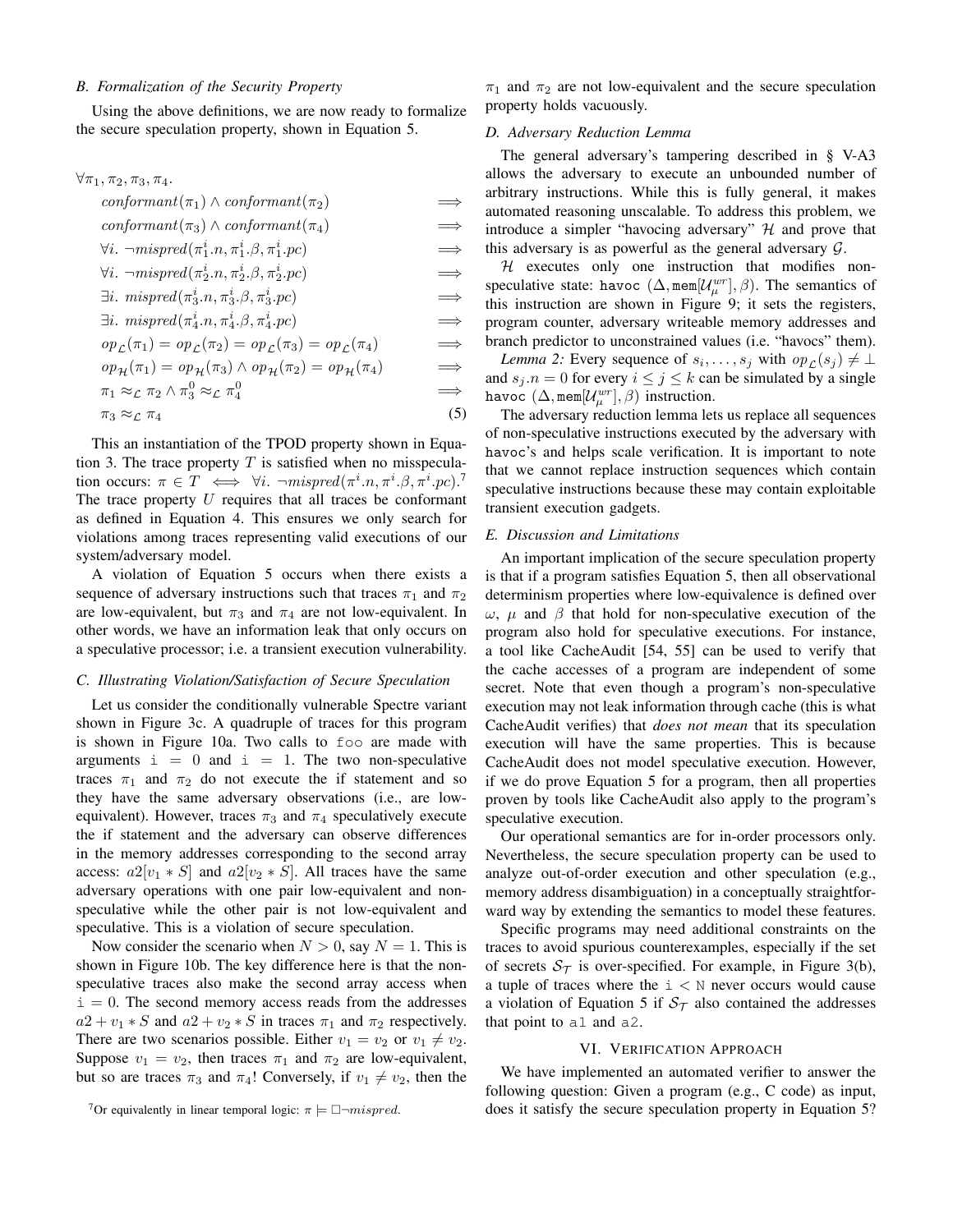<span id="page-11-0"></span>

(a) Violation of secure speculation when N=0 in Figure [3c](#page-3-1).

(b) Secure speculation satisfied when N=1 in Figure [3c](#page-3-1).

Figure 10: Illustrating the secure speculation property for the code in Figure [3c.](#page-3-1) The numbers within each state refer to program counter values (shown as line numbers from the figure). A label above each state indicates the data memory address accessed by that instruction (if any). States shown in dotted circles are specuative states. Note the non-speculative traces "stutter" when the other traces are speculating. The values  $v_1$  and  $v_2$  refer to the contents of memory address  $a_1$  in their respective traces. Note that traces  $\pi_1$  and  $\pi_2$  do not speculate while traces  $\pi_3$  and  $\pi_4$  do.

Our approach is fairly standard, based on the method of *selfcomposition* (see, e.g., [\[56\]](#page-15-31)). For lack of space, we present only the essential aspects. Given the input program, we translate it into a transition system based on the adversary model and operational semantics presented in the previous section. The secure speculation property is a 4-safety property, meaning that we can turn it into a safety property to be checked on a 4-way self-composition of the transition system. We use term-level model checking [\[57\]](#page-15-32) based on satisfiability modulo theories (SMT) solving to check whether the safety property holds for this 4-way self-composition. The model checker uses either bounded model checking (to find violations of the property) or k-induction (to prove the property).

The main new aspect of our verifier is the implementation of the transformation of the program into a transition system. We rely on two tools: the Binary Analysis Platform (BAP) [\[50\]](#page-15-25) to translate x86 binaries into an intermediate format called BIL, and UCLID5 [\[47\]](#page-15-20), an SMT-based model checking tool supporting both bounded model checking (BMC) and k-induction. BIL is an assembly-like intermediate language similar to AIR (described in Sec. [IV\)](#page-6-0). Overall, our workflow for each input program is as follows:

- 1) Compile C source code containing the victim function into an x86 binary file.
- 2) Translate the x86 binary file using BAP into the BIL intermediate language.
- 3) Translate the BIL into UCLID5 models and check the secure speculation property via self-composition. For each program, we first obtain a counterexample via BMC demonstrating the vulnerability; then, we insert an lfence at an appropriate point and prove the secure speculation property via k-induction.

We note that this workflow may be abstracted to a more general TPOD property.

The translation from BIL to UCLID5 implements the operational semantics given earlier, with the following key steps:

- 1) Datatypes in the BIL program such as addresses, memories, and words are converted to uninterpreted types for more scalable analysis and to obtain a more portable model that is not specific to 32-bit/64-bit architectures.
- 2) Each basic block of the BIL program is considered an atomic step of the transition system in the UCLID5 model after which the safety property is checked on the 4-way self-composition. This suffices as the deviations in behavior between the 4 traces happen at branch points.
- 3) At any speculative transition step, the program can resolve a misspeculation as per the RESOLVE rule.
- 4) All state variables are initialized to symbolic constants with the exception of the memory, where it is initialized to have the same value at every address except the program-specific secret address that stores the secret.

Given the model, the implication chain of the secure speculation property is translated into a number of assumptions and invariants. The invariants which we wish to check are whether the speculative program traces diverge in control flow, branch prediction or memory access observations, but only in the cases that they do not for the non-speculative traces. Proofs by induction require a few additional auxiliary invariants, whereas bounded model checking does not.

For a particular proof of the secure speculation property on one of the examples from Section [VII](#page-12-0) in UCLID5, we first instantiate four programs as instances. In UCLID5, this is a composition of four transition systems within the main proof script. Next, we define a speculation flag that determines if a program is allowed to speculate or not and instantiate the program pairs  $t1$ ,  $t2$  and  $t3$ ,  $t4$  with their speculation flags turned off and on respectively. For initialization, we set the program counters, registers, and rollback states of the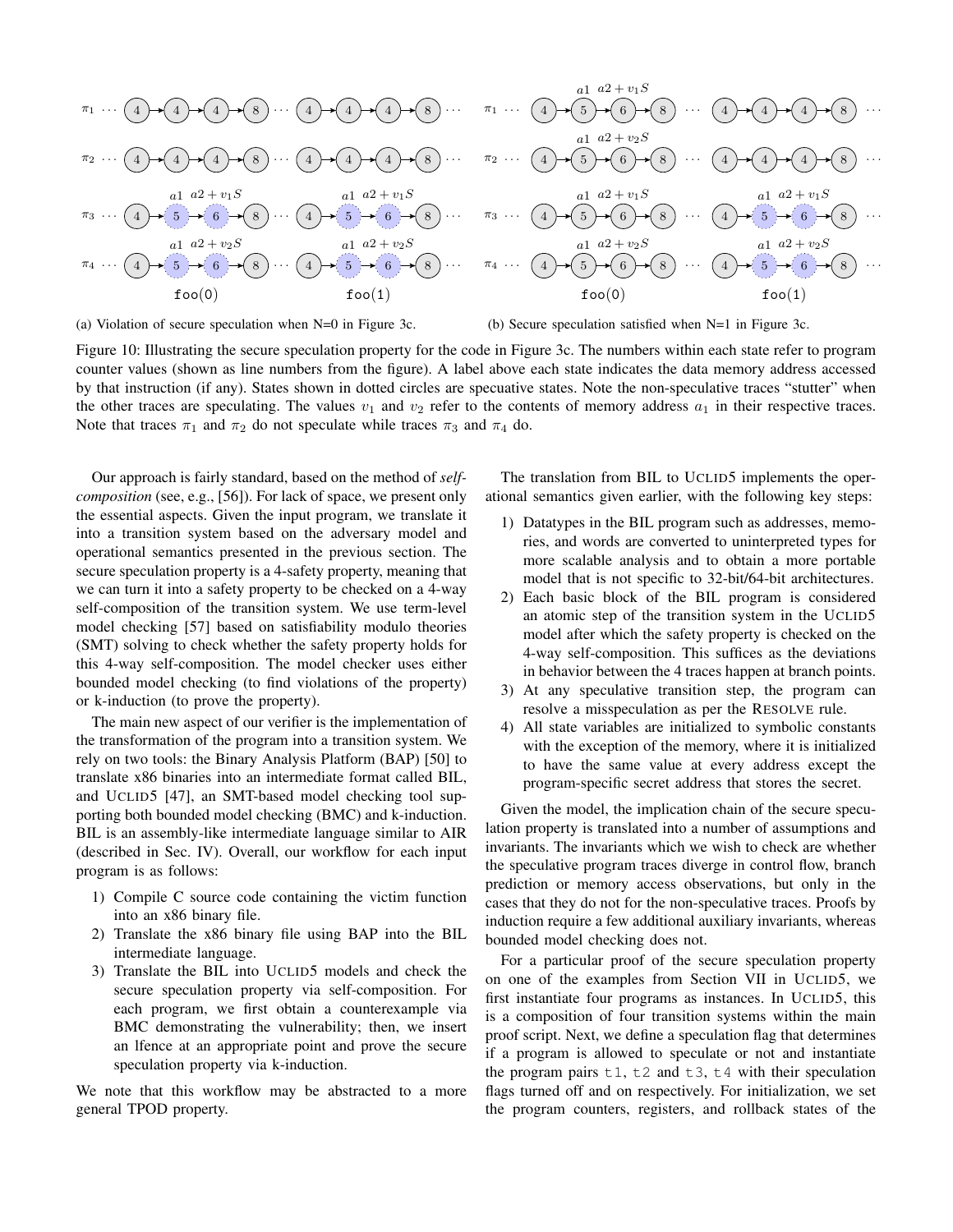programs to be the same. We also set the memories of the program pairs  $t1, t3$  and  $t2, t4$  to be the same except for a confidential memory address represented by a symbolic constant, which corresponds to the conformant conditions. Note that only allowing one (symbolic) memory address to differ is sufficient because any counterexample with a larger difference can be extended to one in the single address case. Additionally, we make the assumption that the program counter and observational states, such as prior memory read addresses and the branch predictor state, are initially equal across the nonspeculating programs  $t1$  and  $t2$ . During a transition step of the main proof, we step both of the non-speculative traces t1 and t2 only if t3 and t4 are not currently speculating and they "stutter" otherwise. This is to prevent any spurious counter-examples from divergent observational states caused by mismatching steps in the non-speculating and speculating programs. At each of these program transitions, a basic block of the program is executed. This abstraction is sound in the sense that the traces considered are a strict subset of the permissable traces of an out of order processor and if out of order execution is the cause of the observational determinism violation, then it should not be captured in our property. The secure speculation property is then encoded as equality across the program counter and observational states in the speculating programs  $\pm 3$  and  $\pm 4$ . This property was proven inductively and through bounded model checking in all of our examples. For inductive invariant checking, various auxiliary invariants were required to constrain the attacker input, rollback states, entry points, memories, and speculating states of the programs.

As a remark on the formulation of the 4-safety property, traces t1 and t2 are used to constrain which addresses are public and private. This allows us to generalize over the various examples for variant 1 of the spectre attack instead of encoding this specifically for each program example. More concretely, in the  $N > 0$  case of Figure [3c](#page-3-1), this constrains the value at the confidential memory address to be the same.

## VII. CASE STUDIES

<span id="page-12-0"></span>We used our verifier for a proof-of-concept demonstration to detect whether or not a snippet of C code is vulnerable to the Spectre class of attacks. As benchmarks, we rely on Paul Kocher's list of 15 victim functions vulnerable to the Spectre attack [\[30\]](#page-15-6) in addition to the examples we presented earlier.

In particular, we show here results on Examples 1, 5, 7, 8, 10, 11, and 15 from Paul Kocher's list, along with the example from Figure [3](#page-3-1) (c), and an example with nested if statements. We chose these based on what we believe are illustrative of a wide range of victim functions that are not easily detectable using the current static analysis tools such as Qspectre [\[58\]](#page-15-33), which was only able to detect the first two examples in Kocher's list. We begin with a brief explanation of some of the examples and then discuss the results from applying bounded model checking and induction with our secure speculation property on our UCLID5 models. Fig. [11](#page-13-0) lists all benchmarks we discuss here.

*Example 5 (Figure [11b](#page-13-0))*: This example is similar to the first variant but implemented within a for loop. The untrusted argument x may be larger than the array size, which causes the vulnerability, but if  $x$  is within bounds of the array, note that condition  $\mu > 0$  is also potentially vulnerable to the attack.<sup>[8](#page-12-2)</sup>

*Example 7 (Figure [11c](#page-13-0))*: This example is interesting because it depends on the value of a static variable updated from a previous call of the function. Every call to the function should not make the second array access unless  $x =$  last x.

*Example 8 (Figure [11d](#page-13-0))*: The ternary operator is interesting because the program counter is allowed to jump to two different basic blocks for the computation of the second array memory access as opposed to one block as in Example 1.

*Example 10 (Figure [11e](#page-13-0))*: This is the first example where a second load dependent on a secret is not required for a leak. Knowing whether or not  $\arctan 2[0]$  was accessed is enough to leak the secret at array1[x].

*Example 11 (Figure [11f](#page-13-0))*: This example uses a call to memcpy to leak the secret, but because of the single byte access, it gets optimized to a single load and store.

*Example 15 (Figure [11g](#page-13-0))*: This example is interesting because it passes a pointer instead of an integer as the attacker controlled input. We assume the value stored in the pointer is constant across traces to ignore cases where the attacker forces a secret dependent branch during non-speculative execution.

<span id="page-12-3"></span>

|  |  |  |  | $ex1 ex5 ex7 ex8 ex10 ex11 ex15 Fig. 3c NI$               |  |
|--|--|--|--|-----------------------------------------------------------|--|
|  |  |  |  | BMC 6.6 9.0 10.2 5.7 9.6 6.4 5.8 6.6 12.9                 |  |
|  |  |  |  | Ind $5.0$ $5.0$ $5.7$ $4.6$ $5.8$ $5.9$ $4.8$ $4.8$ $5.4$ |  |

Table I: Runtime (sec.) of each example using 5 steps for bounded model checking to find vulnerabilities and 1 step induction to prove correctness after inserting a memory fence. These experiments were run on a machine with an 2.20GHz Intel(R) Core(TM) i7-2670QM CPU with 5737MiB of RAM.

*Example NI (Figure [11h](#page-13-0))* In this example, nested if statements cause the attack to occur without a second address load dependent on a secret. If the programs speculatively choose not to execute the second if statement, but only one program eventually executes the second if as a result of a resolution, then a leak can occur.

Table [I](#page-12-3) lists the run-time (in seconds) required for each verification task with the memory fences implemented. As can be seen, the verifier is able to prove the correctness of these programs within a few seconds. Although these programs are small, this exercise gives us confidence that the method could be useful on larger programs. We assert that with the use of a stronger software model checking engine and the development of TPOD-specific abstractions, it will be possible to prove secure speculation for larger programs.

# VIII. RELATED WORK

<span id="page-12-1"></span>The most closely related past work to ours is Check-Mate [\[59\]](#page-15-34) which uses happens-before graphs to analyze

<span id="page-12-2"></span><sup>&</sup>lt;sup>8</sup>Kocher's code has the condition  $x \ge 0$  which causes an infinite loop.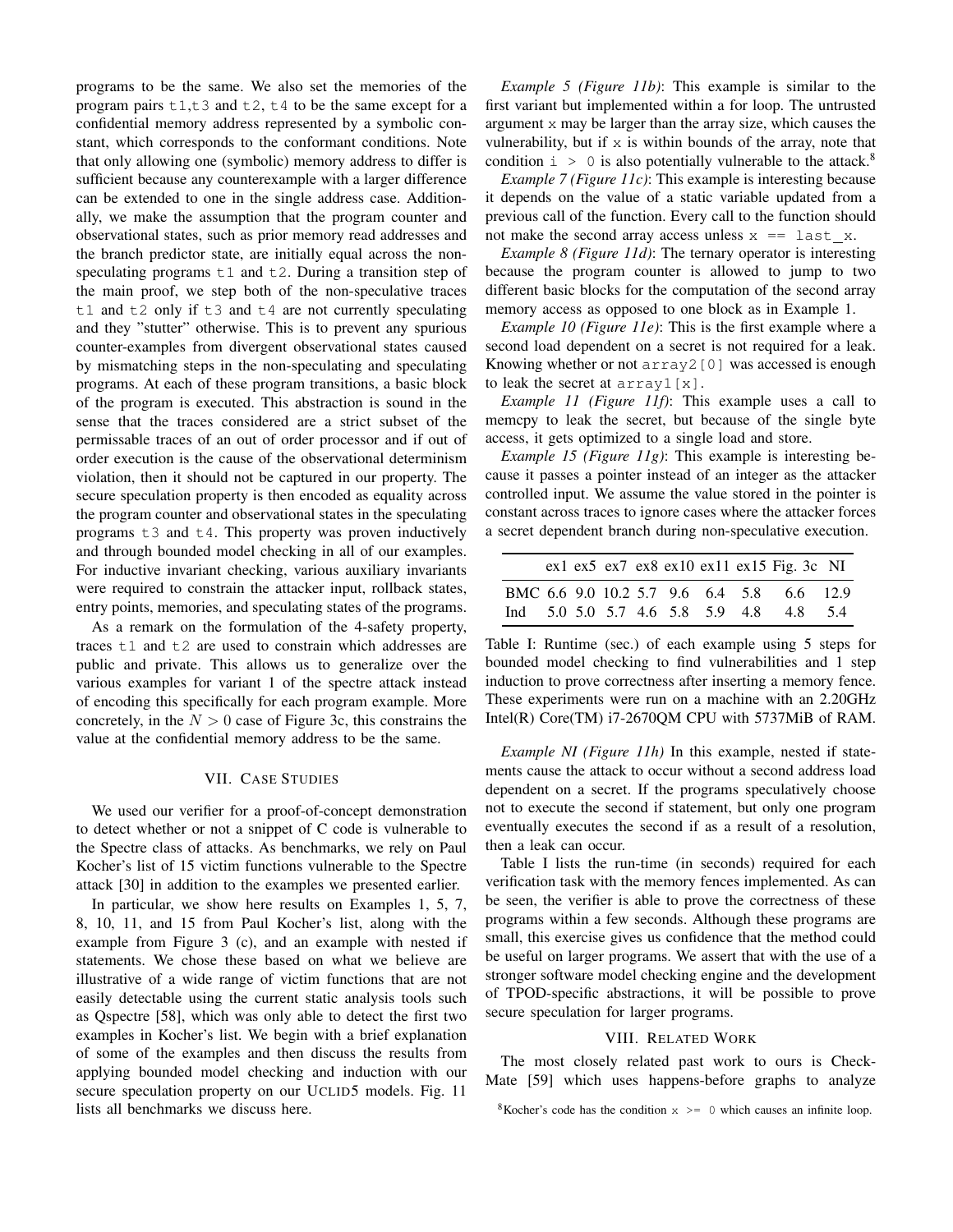```
1 void victim_function_v01(unsigned x) {
2 if (x < \text{array1\_size}) {<br>3 mm lfence ():
3 \frac{mm\_1fence();}{temp <= array2}4 temp \&= array2[array1[x] * 512];
\begin{array}{c} 5 \\ 6 \end{array} }
    \overline{1}
```
(a) Example 1: Original Spectre BCB (bounds check bypass) example.

```
1 void victim_function_v07(unsigned x) {
2 static unsigned last_x = 0;<br>3 if (x == last x) {
3 if (x == last_x) {<br>4 mm lfence():
4 mm\_1 fence ();<br>5 temp & = array
                 temp \&= array2[array1[x] \star 512];
\frac{6}{7}7 if (x < \text{array1\_size})<br>8 last_x = x;
8 last_x = x;
   \rightarrow
```
## (c) Example 7: BCB with unsafe static variable check.

```
1 void victim_function_v10(unsigned x, unsigned k) {
2 if (x < \text{array1\_size}) {<br>3 mm lfence();
\frac{3}{4} \frac{mm\_1fence()}{if (array1[v]}4 if \begin{array}{rcl} \textbf{array1}[x] &=& k \\ \textbf{5} & & \text{temp} \ \&=& \text{array2} \end{array}temp \&= array2[0];
 6 }
7 }
```
## (e) Example 10: BCB using an additional attacker controlled input.

```
1 void victim_function_v15(unsigned *x) {
2 if (\star x < \text{array}1\_size)<br>3 mm lfence():
               mm lfence();
4 temp \&= array2[array1[*x] * 512];
         \overline{ }6 }
```
(g) Example 15: BCB using attacker controlled pointer.

```
1 void victim_function_v05(unsigned x) {
2 size_t i;<br>3 iff(x < a3 if (x < \text{array1\_size}) {<br>4 for (i = x - 1; i)4 for (i = x - 1; i > 0; i--)<br>5 mm lfence();
5 mm_\text{mm} = fence ();<br>6 temp &= array.
6 temp \&= array2[array1[i] \star 512];
7 }
8 }
```
(b) Example 5: BCB with a for loop.

```
1 void victim_function_v08(unsigned x) {<br>2 result = (x \leq \arctan x) size):
           result = (x < array1_size);3 _mm_lfence();<br>4 temp &= array.
           \frac{1}{2} temp &= array2[array1[result ? (x + 1) : 0] *
                   512];
5 }
```


```
1 void victim_function_v11(unsigned x) {
2 if (x < \text{array1\_size}) {<br>3 mm lfence();
             mm_lfence();
4 temp = memcmp(&temp, array2 + (array1[x]
                  * 512, 1);
5 }
6 }
```
(f) Example 11: BCB using the memory comparison function.

```
1 void victim_function_nested_ifs(unsigned x) {
2 unsigned val1, val2;<br>3 if (x < arrayl size)
        if (x < array1 size) {
4 vall = array1[x];<br>5 if val1 \in 1) {
            5 if (val1 & 1) {
6 mm lfence();
7 val2 = array2[0];<br>8 }
 8 }
 9 }
10 }
```
(h) Example NI: BCB with nested if statements.

Figure 11: Examples that were verified for secure speculation with  $\text{mm}$  lfence() implemented. In all code snippets assume that that arguments  $x$  and  $k$  are untrusted (low-security) inputs to the trusted (high-security) victim functions.

transient execution vulnerabilities. The insight in CheckMate is that happens-before graphs encode information about the orders in which instructions can be executed. By searching for patterns in the graph where branches are followed by dependent loads, an architectural model can be analyzed for susceptibility to Spectre/Meltdown. A key difference between CheckMate and our approach is that we are not matching patterns of vulnerable instructions. Our verification is semantic, not pattern-based. In particular, the example showing conditional vulnerability in Figure [3\(](#page-3-1)c) cannot be precisely captured by CheckMate.

Another closely related effort is by McIlroy et al. [\[60\]](#page-15-35) who introduce a formal model of speculative execution in modern processors and analyze it for transient execution vulnerabilities. Similar to our work, they too introduce speculative operational semantics and their model includes indirect jumps and a timer. An important difference between their semantics and ours is that their semantics are based on a microarchitectural model of execution. In contrast, our semantics capture an abstract notion of speculation that: (i) does not prescribe any specific microarchitectural implementation and (ii) is more

amenable to verification due to its abstract nature. Further, they do not present a automated verification approach for finding transient execution vulnerabilities.

In concurrent work to ours, Guarnieri et al. [\[61\]](#page-15-36) introduce SPECTECTOR which is also a principled verification methodology for the detection of Spectre-like vulnerabilities. They introduce the notion of speculative non-interference which is defined as follows: for every pair of initial configurations of the program, if these configurations are low-equivalent and their non-speculative traces have the same observations, then their speculative traces must also have the same observations. This is similar to our secure speculation property. Note that we also introduce TPOD which is a generalization of secure speculation/speculative non-interference and could be used to reason about the interaction between arbitrary microarchitectural side-channels: e.g. prefetching and value prediction.

One difference between our work and SPECTECTOR is that the latter only considers terminating programs while our methodology is applicable to non-terminating programs. This is because SPECTECTOR analyzes only finite-length traces. This also implies that in the case of non-terminating programs,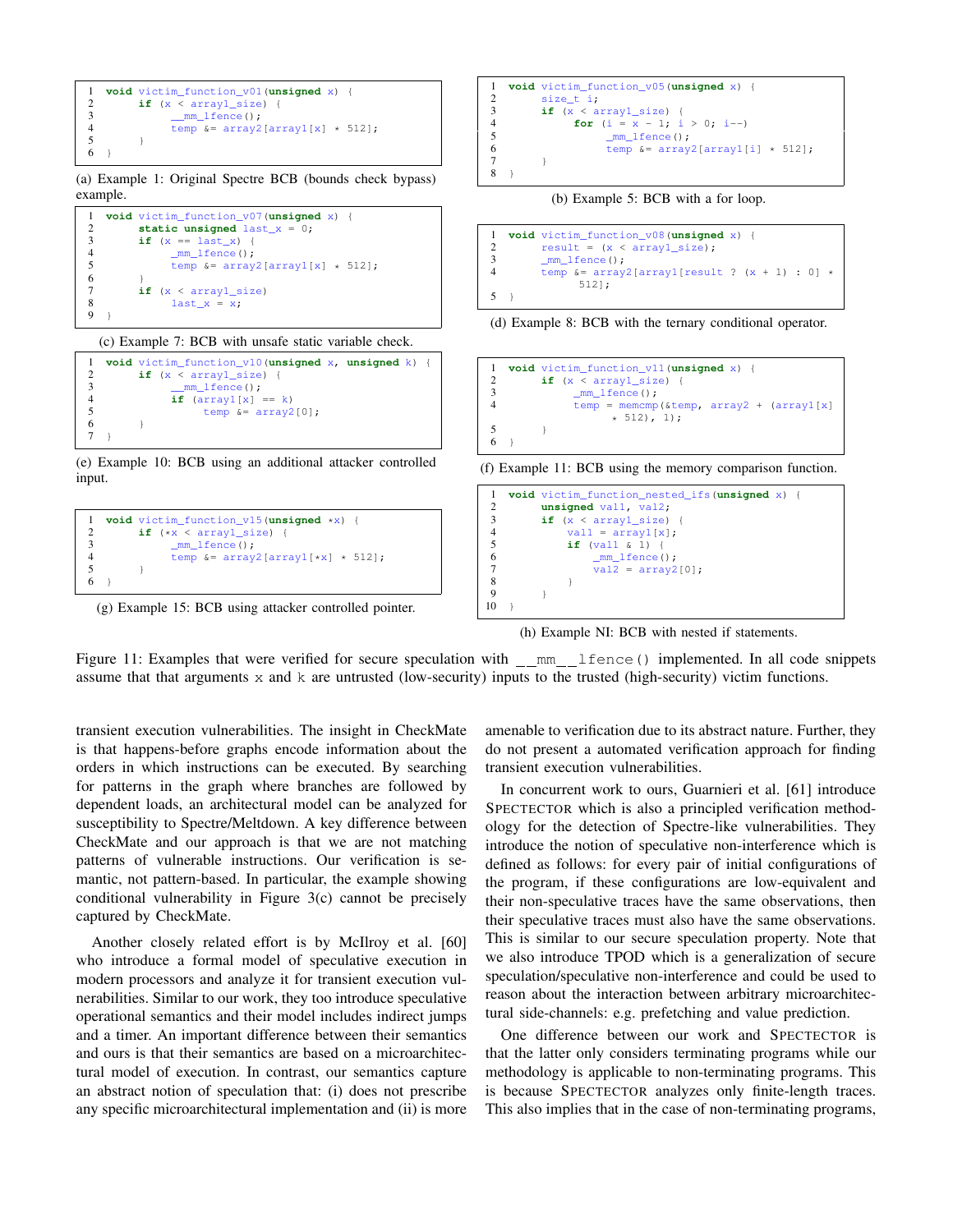SPECTECTOR can only find violations, not prove the absence of vulnerabilities. In contrast, our verification methodology can indeed prove the absence of vulnerabilities. A important insight in the SPECTECTOR work is that is that non-speculative traces are sub-sequences of the speculative traces *for in-order processors*. The allows SPECTECTOR to convert the 4-safety secure speculation property into into a 2-safety property. While this is an important and useful optimization that improves scalability, it does not appear to be applicable to out-of-order speculative semantics. While our current implementation and semantics do not model out-of-order execution, they are built to be extensible to this scenario.

The Spectre vulnerability was discovered by Kocher et al. [\[2,](#page-14-9) [3\]](#page-14-10) while Meltdown was discovered by Lipp et al. [\[1\]](#page-14-0). Their public disclosure has triggered an avalanche of new transient execution vulnerabilities, notable among which are Foreshadow [\[4\]](#page-14-11) which attacked enclave platforms and virtual machine monitors, SpectreRSB [\[7\]](#page-14-12) and Ret2Spec [\[6\]](#page-14-13). A thorough study of transient execution vulnerabilities was done by Canella et al. [\[5\]](#page-14-14). These vulnerabilities build on the rich literature of microarchitectural side-channel attacks [\[14–](#page-14-2) [20,](#page-14-3) [62–](#page-15-37)[65\]](#page-15-38). Verification of mitigations to these "traditional" side-channel attacks is well-studied [\[54,](#page-15-29) [55,](#page-15-30) [66–](#page-15-39)[74\]](#page-16-0).

TPOD in general and secure speculation in particular are examples of hyperproperties [\[40\]](#page-15-15). A large body of work has studied hyperproperties that encode secure information flow. Influential exemplars of this line of work include noninterference [\[41\]](#page-15-17), separability [\[75\]](#page-16-1) and observational determinism [\[42](#page-15-18)[–44\]](#page-15-19). Our verification method is based on selfcomposition which has been well-studied; see, for example, Barthe et al. [\[45,](#page-15-40) [56\]](#page-15-31). While we take a straightforward approach to using self-composition, more sophisticated approaches are also possible in some cases (e.g., [\[76\]](#page-16-2)).

## IX. CONCLUSION

<span id="page-14-8"></span>This paper presented a formal approach for secure speculative execution on modern processors, a key part of which is a formal specification of secure speculation that abstracts away from the particulars of specific vulnerabilities. Our secure speculation formulation is an instance of trace propertydependent observational determinism, a new class of information flow security properties introduced by this work. We introduced an adversary model and an automated approach to verifying secure speculation and demonstrated the approach on several programs that have been used to illustrate the Spectre class of vulnerabilities. To the best of our knowledge, ours is the first effort to formalize and automatically prove secure speculation. In future work, we plan to evaluate our approach on larger programs and more complex platforms including outof-order processors.

## *Acknowledgments*

This work was supported in part by the ADEPT Center, SRC tasks 2867.001 and 2854.001, the iCyPhy Center, NSF grants CNS-1739816 and CNS-1646208, the Science and Engineering Research Board and a gift from Microsoft Research.

#### **REFERENCES**

- <span id="page-14-0"></span>[1] M. Lipp, M. Schwarz, D. Gruss, T. Prescher, W. Haas, S. Mangard, P. Kocher, D. Genkin, Y. Yarom, and M. Hamburg, "Meltdown," *ArXiv e-prints*, Jan. 2018.
- <span id="page-14-9"></span>[2] P. Kocher, D. Genkin, D. Gruss, W. Haas, M. Hamburg, M. Lipp, S. Mangard, T. Prescher, M. Schwarz, and Y. Yarom, "Spectre attacks: Exploiting speculative execution," *ArXiv e-prints*, Jan. 2018.
- <span id="page-14-10"></span>[3] P. Kocher, J. Horn, A. Fogh, D. Genkin, D. Gruss, W. Haas, M. Hamburg, M. Lipp, S. Mangard, T. Prescher, M. Schwarz, and Y. Yarom, "Spectre attacks: Exploiting speculative execution," *Proceedings of the IEEE Symposium on Security and Privacy*, pp. 19–37, 2019.
- <span id="page-14-11"></span>[4] J. V. Bulck, M. Minkin, O. Weisse, D. Genkin, B. Kasikci, F. Piessens, M. Silberstein, T. F. Wenisch, Y. Yarom, and R. Strackx, "Foreshadow: Extracting the keys to the intel SGX kingdom with transient out-of-order execution," in *27th USENIX Security Symposium (USENIX Security 18)*. Baltimore, MD: USENIX Association, 2018, p. 991–1008.
- <span id="page-14-14"></span>[5] C. Canella, J. V. Bulck, M. Schwarz, M. Lipp, B. von Berg, P. Ortner, F. Piessens, D. Evtyushkin, and D. Gruss, "A Systematic Evaluation of Transient Execution Attacks and Defenses," *CoRR*, vol. abs/1811.05441, 2018. [Online]. Available:<http://arxiv.org/abs/1811.05441>
- <span id="page-14-13"></span>[6] G. Maisuradze and C. Rossow, "Ret2Spec: Speculative Execution Using Return Stack Buffers," in *Proc. of the 2018 ACM SIGSAC Conference on Computer and Communications Security*, ser. CCS '18, 2018.
- <span id="page-14-12"></span>[7] E. M. Koruyeh, K. N. Khasawneh, C. Song, and N. Abu-Ghazaleh, "Spectre Returns! Speculation Attacks using the Return Stack Buffer," in *12th USENIX Workshop on Offensive Technologies (WOOT 18)*. Baltimore, MD: USENIX Association, 2018.
- [8] J. Horn, "Read privileged memory with a side-channel," 2018. [Online]. Available: [https://googleprojectzero.blogspot.com/2018/01/](https://googleprojectzero.blogspot.com/2018/01/reading-privileged-memory-with-side.html) [reading-privileged-memory-with-side.html](https://googleprojectzero.blogspot.com/2018/01/reading-privileged-memory-with-side.html)
- <span id="page-14-4"></span>[9] Intel, "Bounds Check Bypass / CVE-2017-5753 / INTEL-SA-00088," 2018. [Online]. Available: [https://software.intel.com/](https://software.intel.com/security-software-guidance/software-guidance/bounds-check-bypass) [security-software-guidance/software-guidance/bounds-check-bypass](https://software.intel.com/security-software-guidance/software-guidance/bounds-check-bypass)
- <span id="page-14-7"></span>[10] ——, "Branch Target Injection / CVE-2017-5715 / INTEL-SA-00088," 2018. [Online]. Available: [https://software.intel.com/](https://software.intel.com/security-software-guidance/software-guidance/branch-target-injection) [security-software-guidance/software-guidance/branch-target-injection](https://software.intel.com/security-software-guidance/software-guidance/branch-target-injection)
- [11] ——, "Rogue System Register Read / CVE-<br>2018-3640 / INTEL-SA-00115," 2018. [Online]. 2018-3640 / INTEL-SA-00115," 2018. [Online]. Available: [https://software.intel.com/security-software-guidance/](https://software.intel.com/security-software-guidance/software-guidance/rogue-system-register-read) [software-guidance/rogue-system-register-read](https://software.intel.com/security-software-guidance/software-guidance/rogue-system-register-read)
- <span id="page-14-5"></span>[12] ——, "Speculative Store Bypass / CVE-2018-3639 / INTEL2018. [Online]. Available: [https://software.intel.com/](https://software.intel.com/security-software-guidance/software-guidance/speculative-store-bypass) [security-software-guidance/software-guidance/speculative-store-bypass](https://software.intel.com/security-software-guidance/software-guidance/speculative-store-bypass)<br>
- "L1 Terminal Fault / CVE-2018-3615 , CVE-
- <span id="page-14-1"></span> $[13]$   $\longrightarrow$ , "L1 Terminal Fault / CVE-2018-3615 2018-3620,CVE-2018-3646 / INTEL-SA-00161," 2018. [Online]. Available: [https://software.intel.com/security-software-guidance/](https://software.intel.com/security-software-guidance/software-guidance/l1-terminal-fault) [software-guidance/l1-terminal-fault](https://software.intel.com/security-software-guidance/software-guidance/l1-terminal-fault)
- <span id="page-14-2"></span>[14] C. Percival, "Cache missing for fun and profit," 2005.
- [15] O. Acıiçmez, Ç. K. Koç, and J.-P. Seifert, "Predicting secret keys via branch prediction," in *Cryptographers Track at the RSA Conference*. Springer, 2007, pp. 225–242.
- [16] Y. Oren, V. P. Kemerlis, S. Sethumadhavan, and A. D. Keromytis, "The Spy in the Sandbox - Practical Cache Attacks in Javascript," *CoRR*, vol. abs/1502.07373, 2015. [Online]. Available: [http://arxiv.org/](http://arxiv.org/abs/1502.07373) [abs/1502.07373](http://arxiv.org/abs/1502.07373)
- [17] F. Liu, Y. Yarom, O. Ge, G. Heiser, and R. B. Lee, "Last-Level Cache Side-Channel Attacks Are Practical," in *Proceedings of the 2015 IEEE Symposium on Security and Privacy*. IEEE Computer Society, 2015, pp. 605–622. [Online]. Available:<http://dx.doi.org/10.1109/SP.2015.43>
- [18] G. Irazoqui, T. Eisenbarth, and B. Sunar, "S\$A: A Shared Cache Attack That Works across Cores and Defies VM Sandboxing – and Its Application to AES," in *IEEE Symposium on Security and Privacy*, May 2015, pp. 591–604.
- [19] M. Schwarz, S. Weiser, D. Gruss, C. Maurice, and S. Mangard, "Malware Guard Extension: Using SGX to Conceal Cache Attacks," *CoRR*, vol. abs/1702.08719, 2017. [Online]. Available: [http://arxiv.org/](http://arxiv.org/abs/1702.08719) [abs/1702.08719](http://arxiv.org/abs/1702.08719)
- <span id="page-14-3"></span>[20] S. Lee, M. Shih, P. Gera, T. Kim, H. Kim, and M. Peinado, "Inferring Fine-grained Control Flow Inside SGX Enclaves with Branch Shadowing," *CoRR*, vol. abs/1611.06952, 2016. [Online]. Available: <http://arxiv.org/abs/1611.06952>
- <span id="page-14-6"></span>[21] O. Oleksenko, B. Trach, T. Reiher, M. Silberstein, and C. Fetzer, "You shall not bypass: Employing data dependencies to prevent bounds check bypass," *arXiv preprint arXiv:1805.08506*, 2018.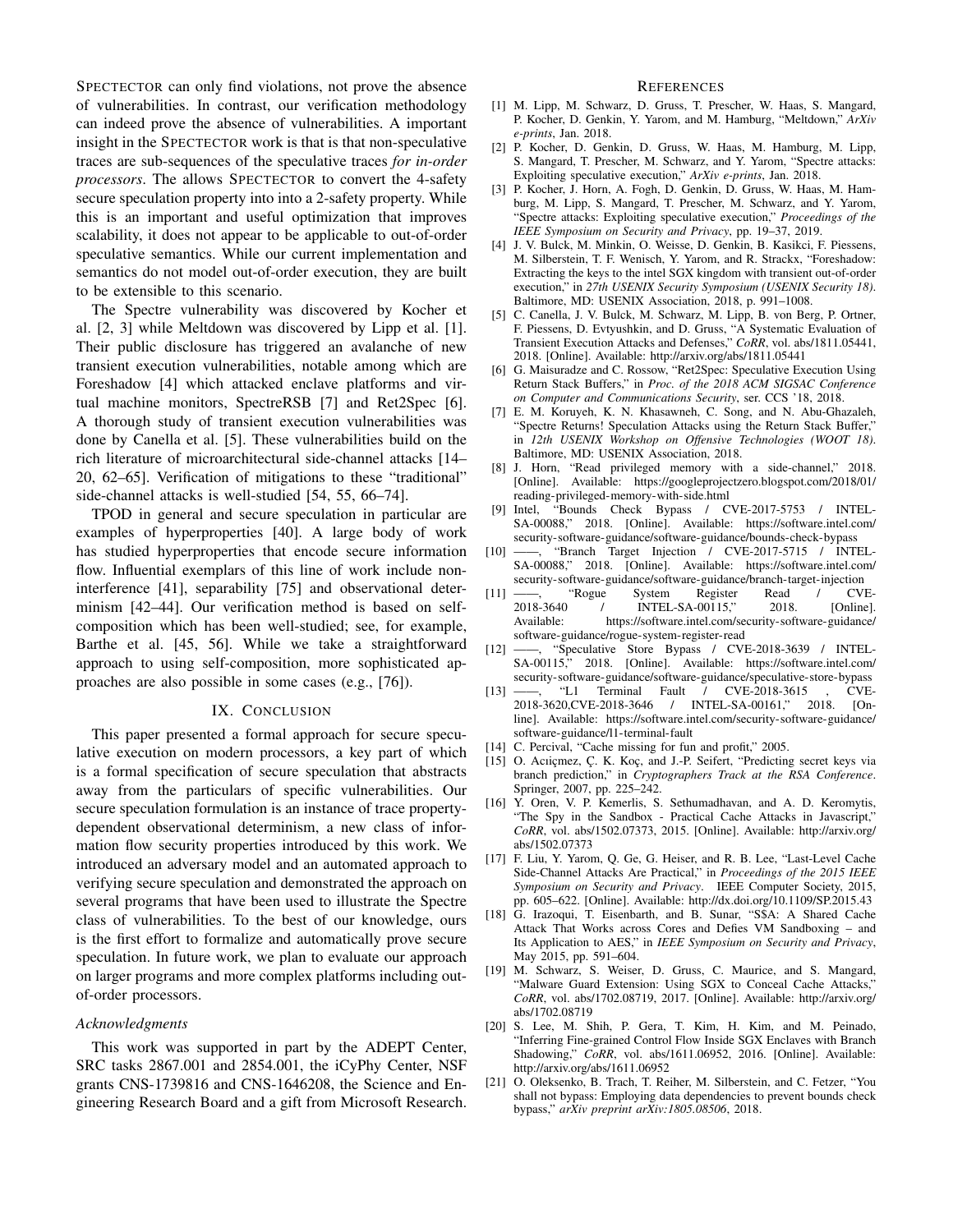- <span id="page-15-23"></span>[22] Intel, "Deep Dive: Analyzing Potential Bounds<br>Check Bypass Vulnerabilities," 2018. [Online]. Avail-Check Bypass Vulnerabilities," 2018. [Online]. Availhttps://software.intel.com/security-software-guidance/insights/ [deep-dive-analyzing-potential-bounds-check-bypass-vulnerabilities](https://software.intel.com/security-software-guidance/insights/deep-dive-analyzing-potential-bounds-check-bypass-vulnerabilities)
- <span id="page-15-5"></span>[23] Microsoft, "Spectre mitigations in MSVC," 2018. [Online]. Available: <https://devblogs.microsoft.com/cppblog/spectre-mitigations-in-msvc/>
- <span id="page-15-11"></span>[24] P. Turner, "Retpoline: a software construct for preventing branch-targetinjection," 2018. [Online]. Available: [https://support.google.com/faqs/](https://support.google.com/faqs/answer/7625886) [answer/7625886](https://support.google.com/faqs/answer/7625886)
- <span id="page-15-0"></span>[25] Intel, "Deep Dive: Managed Runtime Speculative Execution Side Channel Mitigations," 2018. [Online]. Available: [https://software.intel.com/security-software-guidance/insights/](https://software.intel.com/security-software-guidance/insights/deep-dive-managed-runtime-speculative-execution-side-channel-mitigations) [deep-dive-managed-runtime-speculative-execution-side-channel-mitigations](https://software.intel.com/security-software-guidance/insights/deep-dive-managed-runtime-speculative-execution-side-channel-mitigations)
- <span id="page-15-1"></span>[26] ——, "Deep Dive: Mitigation Overview for Side<br>Channel Exploits in Linux," 2018. [Online]. Avail-Channel Exploits in Linux," 2018. [Online]. Available: [https://software.intel.com/security-software-guidance/insights/](https://software.intel.com/security-software-guidance/insights/deep-dive-mitigation-overview-side-channel-exploits-linux) [deep-dive-mitigation-overview-side-channel-exploits-linux](https://software.intel.com/security-software-guidance/insights/deep-dive-mitigation-overview-side-channel-exploits-linux)
- <span id="page-15-2"></span>[27] B. Stuart, "Current state of mitigations for spectre within operating systems," in *Proceedings of the 4th Wiesbaden Workshop on Advanced Microkernel Operating Systems*, 2018.
- <span id="page-15-3"></span>[28] Microsoft, "ADV180012 — Microsoft Guidance for Speculative Store Bypass," 2018. [Online]. Available: [https://portal.msrc.microsoft.com/](https://portal.msrc.microsoft.com/en-US/security-guidance/advisory/ADV180012) [en-US/security-guidance/advisory/ADV180012](https://portal.msrc.microsoft.com/en-US/security-guidance/advisory/ADV180012)
- <span id="page-15-4"></span>[29] J. Cable, "Update on Spectre and Meltdown security updates for Windows devices," 2018. [Online]. Available: [https://blogs.windows.com/windowsexperience/2018/03/01/](https://blogs.windows.com/windowsexperience/2018/03/01/update-on-spectre-and-meltdown-security-updates-for-windows-devices/) [update-on-spectre-and-meltdown-security-updates-for-windows-devices/](https://blogs.windows.com/windowsexperience/2018/03/01/update-on-spectre-and-meltdown-security-updates-for-windows-devices/)
- <span id="page-15-6"></span>[30] P. Kocher, "Spectre Mitigations in Microsoft's C/C++ Compiler," Feb 2018. [Online]. Available: [https://www.paulkocher.com/doc/](https://www.paulkocher.com/doc/MicrosoftCompilerSpectreMitigation.html) [MicrosoftCompilerSpectreMitigation.html](https://www.paulkocher.com/doc/MicrosoftCompilerSpectreMitigation.html)
- <span id="page-15-7"></span>[31] J. E. Smith and G. S. Sohi, "The Microarchitecture of Superscalar Processors," *Proc. IEEE*, vol. 83, no. 12, pp. 1609–1624, Dec 1995.
- <span id="page-15-8"></span>[32] J. P. Shen and M. Lipasti, *Fundamentals of Superscalar Processor Design*. McGraw-Hill, 2003.
- <span id="page-15-9"></span>[33] T.-Y. Yeh and Y. N. Patt, "Two-level adaptive training branch prediction," in *Proc. of the 24th Annual International Symposium on Microarchitecture*, ser. MICRO 24, 1991, pp. 51–61.
- [34] S. McFarling, "Combining branch predictors," Technical Report TN-36, Digital Western Research Laboratory, Tech. Rep., 1993.
- [35] D. M. Gallagher, W. Y. Chen, S. A. Mahlke, J. C. Gyllenhaal, and W. Hwu, "Dynamic Memory Disambiguation Using the Memory Conflict Buffer," in *Proc. of the Sixth International Conference on Architectural Support for Programming Languages and Operating Systems*, ser. ASPLOS VI, 1994, pp. 183–193.
- <span id="page-15-10"></span>[36] M. H. Lipasti, C. B. Wilkerson, and J. P. Shen, "Value locality and load value prediction," in *Proc. of the Seventh International Conference on Architectural Support for Programming Languages and Operating Systems*, 1996.
- <span id="page-15-12"></span>[37] V. Kiriansky, I. Lebedev, S. Amarasinghe, S. Devadas, and J. Emer, "Dawg: A defense against cache timing attacks in speculative execution processors," Cryptology ePrint Archive, Report 2018/418, 2018, [https:](https://eprint.iacr.org/2018/418) [//eprint.iacr.org/2018/418.](https://eprint.iacr.org/2018/418)
- <span id="page-15-13"></span>[38] M. Larabel, "Benchmarking The Work-In-Progress Spectre/STIBP Code On The Way For Linux 4.20," 2018. [Online]. Available: [https://www.phoronix.com/scan.php?page=article&](https://www.phoronix.com/scan.php?page=article&item=linux-420wip-stibp&num=1) [item=linux-420wip-stibp&num=1](https://www.phoronix.com/scan.php?page=article&item=linux-420wip-stibp&num=1)<br>L. Tung, "Linus To
- <span id="page-15-14"></span>[39] L. Tung, "Linus Torvalds: After big Linux performance hit, Spectre v2 patch needs curbs," 2018. [Online]. Available: [https://www.zdnet.com/article/](https://www.zdnet.com/article/linus-torvalds-after-big-linux-performance-hit-spectre-v2-patch-needs-curbs/) [linus-torvalds-after-big-linux-performance-hit-spectre-v2-patch-needs-curbs/](https://www.zdnet.com/article/linus-torvalds-after-big-linux-performance-hit-spectre-v2-patch-needs-curbs/)
- <span id="page-15-15"></span>[40] M. R. Clarkson and F. B. Schneider, "Hyperproperties," *Journal of Computer Security*, vol. 18, no. 6, pp. 1157–1210, Sep. 2010.
- <span id="page-15-17"></span>[41] J. A. Goguen and J. Meseguer, "Security Policies and Security Models," in *IEEE Symposium on Security and Privacy*, 1982, pp. 11–20.
- <span id="page-15-18"></span>[42] J. Mclean, "Proving Noninterference and Functional Correctness Using Traces," *Journal of Computer Security*, vol. 1, pp. 37–58, 1992.
- <span id="page-15-24"></span>[43] A. W. Roscoe, "CSP and Determinism in Security Modelling," in *Proceedings of the 1995 IEEE Symposium on Security and Privacy, Oakland, California, USA, May 8-10, 1995*, 1995, pp. 114–127.
- <span id="page-15-19"></span>[44] S. Zdancewic and A. C. Myers, "Observational Determinism for Concurrent Program Security," in *Proc. of the 16th IEEE Computer Security Foundations Workshop*. IEEE, 2003, pp. 29–43.
- <span id="page-15-40"></span>[45] G. Barthe, P. R. D'Argenio, and T. Rezk, "Secure Information Flow by Self-Composition," in *17th IEEE Computer Security Foundations Workshop, (CSFW-17)*, 2004, pp. 100–114.
- <span id="page-15-16"></span>[46] T. Terauchi and A. Aiken, "Secure Information Flow as a Safety Problem," in *Static Analysis Symposium (SAS '05)*, ser. LNCS 3672, 2005, pp. 352–367.
- <span id="page-15-20"></span>[47] S. A. Seshia and P. Subramanyan, "UCLID5: Integrating modeling, verification, synthesis and learning," in *Proceedings of the 16th ACM-IEEE International Conference on Formal Methods and Models for System Design (MEMOCODE)*, October 2018.
- <span id="page-15-21"></span>[48] UCLID5 Verification and Synthesis System, "Available at [http://github.](http://github.com/uclid-org/uclid/) [com/uclid-org/uclid/.](http://github.com/uclid-org/uclid/)"
- <span id="page-15-22"></span>[49] B. Yee, D. Sehr, G. Dardyk, J. B. Chen, R. Muth, T. Ormandy, S. Okasaka, N. Narula, and N. Fullagar, "Native Client: a sandbox for portable, untrusted x86 native code," *Communications of the ACM*, vol. 53, no. 1, pp. 91–99, 2010. [Online]. Available: <http://doi.acm.org/10.1145/1629175.1629203>
- <span id="page-15-25"></span>[50] D. Brumley, I. Jager, T. Avgerinos, and E. J. Schwartz, "BAP: A Binary Analysis Platform," in *Proceedings of the 23rd International Conference on Computer Aided Verification*, ser. CAV'11, 2011, pp. 463–469.
- <span id="page-15-26"></span>[51] Binary Analysis Platform (BAP) Repository, "Available at [https://github.](https://github.com/BinaryAnalysisPlatform/bap) [com/BinaryAnalysisPlatform/bap,](https://github.com/BinaryAnalysisPlatform/bap)" 2019.
- <span id="page-15-27"></span>[52] M. Abadi, M. Budiu, U. Erlingsson, and J. Ligatti, "Control-flow Integrity," in *Proceedings of the 12th ACM Conference on Computer and Communications Security*, ser. CCS '05, 2005, pp. 340–353.
- <span id="page-15-28"></span>[53] C. Tice, T. Roeder, P. Collingbourne, S. Checkoway, U. Erlingsson, L. Lozano, and G. Pike, "Enforcing Forward-edge Control-flow Integrity in GCC & LLVM," in *Proceedings of the 23rd USENIX Conference on Security Symposium*, ser. SEC'14, 2014, pp. 941–955.
- <span id="page-15-29"></span>[54] G. Doychev, D. Feld, B. Kopf, L. Mauborgne, and J. Reineke, "CacheAudit: A Tool for the Static Analysis of Cache Side Channels," in *Presented as part of the 22nd USENIX Security Symposium (USENIX Security 13)*. Washington, D.C.: USENIX, 2013, pp. 431–446.
- <span id="page-15-30"></span>[55] G. Doychev, B. Köpf, L. Mauborgne, and J. Reineke, "CacheAudit: A tool for the static analysis of cache side channels," *ACM Transactions on Information and System Security (TISSEC)*, vol. 18, no. 1, p. 4, 2015.
- <span id="page-15-31"></span>[56] G. Barthe, P. R. D'Argenio, and T. Rezk, "Secure information flow by self-composition," *Mathematical Structures in Computer Science*, vol. 21, no. 6, pp. 1207–1252, 2011.
- <span id="page-15-32"></span>[57] R. E. Bryant, S. K. Lahiri, and S. A. Seshia, "Modeling and Verifying Systems using a Logic of Counter Arithmetic with Lambda Expressions and Uninterpreted Functions," in *Computer-Aided Verification (CAV'02)*, ser. LNCS 2404, July 2002, pp. 78–92.
- <span id="page-15-33"></span>[58] Microsoft, "/qspectre," Oct 2018. [Online]. Available: [https://docs.](https://docs.microsoft.com/en-us/cpp/build/reference/qspectre?view=vs-2017) [microsoft.com/en-us/cpp/build/reference/qspectre?view=vs-2017](https://docs.microsoft.com/en-us/cpp/build/reference/qspectre?view=vs-2017)
- <span id="page-15-34"></span>[59] C. Trippel, D. Lustig, and M. Martonosi, "Checkmate: Automated synthesis of hardware exploits and security litmus tests," in *51st Annual IEEE/ACM International Symposium on Microarchitecture, MICRO 2018*, 2018, pp. 947–960.
- <span id="page-15-35"></span>[60] R. Mcilroy, J. Sevcik, T. Tebbi, B. L. Titzer, and T. Verwaest, "Spectre is here to stay: An analysis of side-channels and speculative execution," *arXiv preprint arXiv:1902.05178*, 2019.
- <span id="page-15-36"></span>[61] M. Guarnieri, B. Köpf, J. F. Morales, J. Reineke, and A. Sánchez, "SPECTECTOR: principled detection of speculative information flows," *CoRR*, vol. abs/1812.08639, 2018. [Online]. Available: [http:](http://arxiv.org/abs/1812.08639) [//arxiv.org/abs/1812.08639](http://arxiv.org/abs/1812.08639)
- <span id="page-15-37"></span>[62] D. Gruss, C. Maurice, A. Fogh, M. Lipp, and S. Mangard, "Prefetch Side-Channel Attacks: Bypassing SMAP and Kernel ASLR," in *Proc. of the 2016 ACM SIGSAC Conference on Computer and Communications Security*, ser. CCS '16, 2016, pp. 368–379.
- [63] Y. Shin, H. C. Kim, D. Kwon, J. H. Jeong, and J. Hur, "Unveiling Hardware-based Data Prefetcher, a Hidden Source of Information Leakage," in *Proc. of the 2018 ACM SIGSAC Conference on Computer and Communications Security*, ser. CCS '18, 2018, pp. 131–145.
- [64] B. Gras, K. Razavi, H. Bos, and C. Giuffrida, "Translation Leak-aside Buffer: Defeating Cache Side-channel Protections with TLB Attacks," in *27th USENIX Security Symposium (USENIX Security 18)*, 2018, pp. 955–972.
- <span id="page-15-38"></span>[65] P. Pessl, D. Gruss, C. Maurice, M. Schwarz, and S. Mangard, "DRAMA: Exploiting DRAM addressing for cross-cpu attacks," in *25th USENIX Security Symposium (USENIX Security 16)*, 2016, pp. 565–581.
- <span id="page-15-39"></span>[66] J. Protzenko, J.-K. Zinzindohoué, A. Rastogi, T. Ramananandro, P. Wang, S. Zanella-Béguelin, A. Delignat-Lavaud, C. Hritçu, K. Bhargavan, C. Fournet *et al.*, "Verified low-level programming embedded in f," *Proceedings of the ACM on Programming Languages*, vol. 1, no. ICFP, p. 17, 2017.
- [67] B. Bond, C. Hawblitzel, M. Kapritsos, K. R. M. Leino, J. R. Lorch,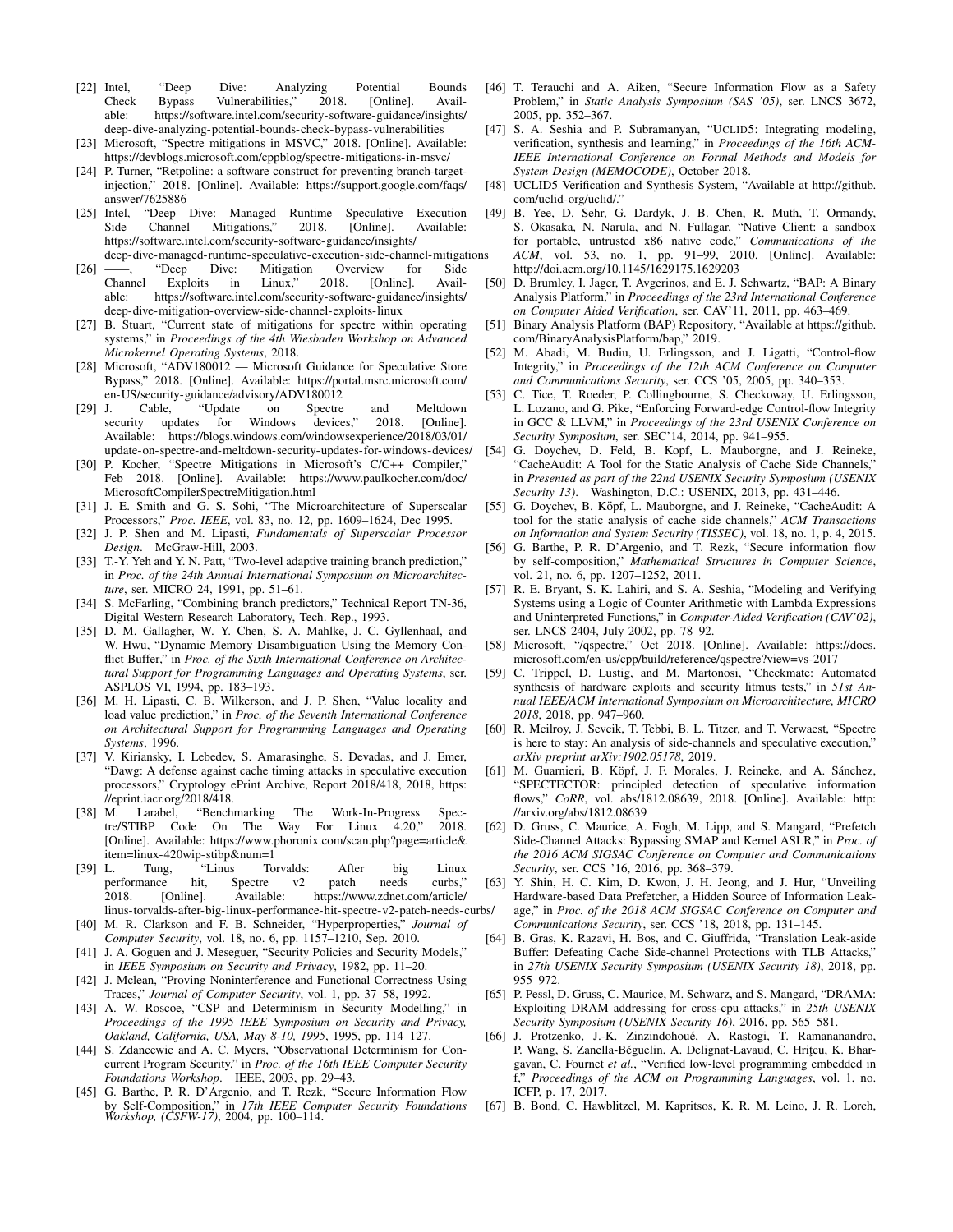B. Parno, A. Rane, S. Setty, and L. Thompson, "Vale: Verifying highperformance cryptographic assembly code," in *26th USENIX Security Symposium (USENIX Security 17)*, 2017, pp. 917–934.

- [68] J. B. Almeida, M. Barbosa, J. S. Pinto, and B. Vieira, "Formal verification of side-channel countermeasures using self-composition," *Science of Computer Programming*, vol. 78, no. 7, pp. 796–812, 2013.
- [69] G. Barthe, B. Grégoire, and V. Laporte, "Secure compilation of sidechannel countermeasures: the case of cryptographic constant-time," in *2018 IEEE 31st Computer Security Foundations Symposium (CSF)*. IEEE, 2018, pp. 328–343.
- [70] J. B. Almeida, M. Barbosa, G. Barthe, and F. Dupressoir, "Verifiable side-channel security of cryptographic implementations: constant-time mee-cbc," in *International Conference on Fast Software Encryption*. Springer, 2016, pp. 163–184.
- [71] G. Barthe, G. Betarte, J. Campo, C. Luna, and D. Pichardie, "Systemlevel non-interference for constant-time cryptography," in *Proceedings of the 2014 ACM SIGSAC Conference on Computer and Communications*

*Security*. ACM, 2014, pp. 1267–1279.

- [72] J. B. Almeida, M. Barbosa, G. Barthe, F. Dupressoir, and M. Emmi, "Verifying constant-time implementations," in *25th USENIX Security Symposium (USENIX Security 16)*, 2016, pp. 53–70.
- [73] H. Eldib, C. Wang, and P. Schaumont, "Formal verification of software countermeasures against side-channel attacks," *ACM Transactions on Software Engineering and Methodology*, vol. 24, no. 2, p. 11, 2014.
- <span id="page-16-0"></span>[74] ——, "SMT-based verification of software countermeasures against sidechannel attacks," in *International Conference on Tools and Algorithms for the Construction and Analysis of Systems*, 2014, pp. 62–77.
- <span id="page-16-1"></span>[75] J. M. Rushby, "Proof of separability: A verification technique for a class of a security kernels," in *Proceedings of the International Symposium on Programming, 5th Colloquium, Torino, Italy*, 1982, pp. 352–367.
- <span id="page-16-2"></span>[76] M. Sousa and I. Dillig, "Cartesian Hoare Logic for verifying k-safety properties," in *Proc. of the 37th ACM SIGPLAN Conference on Programming Language Design and Implementation*, ser. PLDI '16, 2016, pp. 57–69.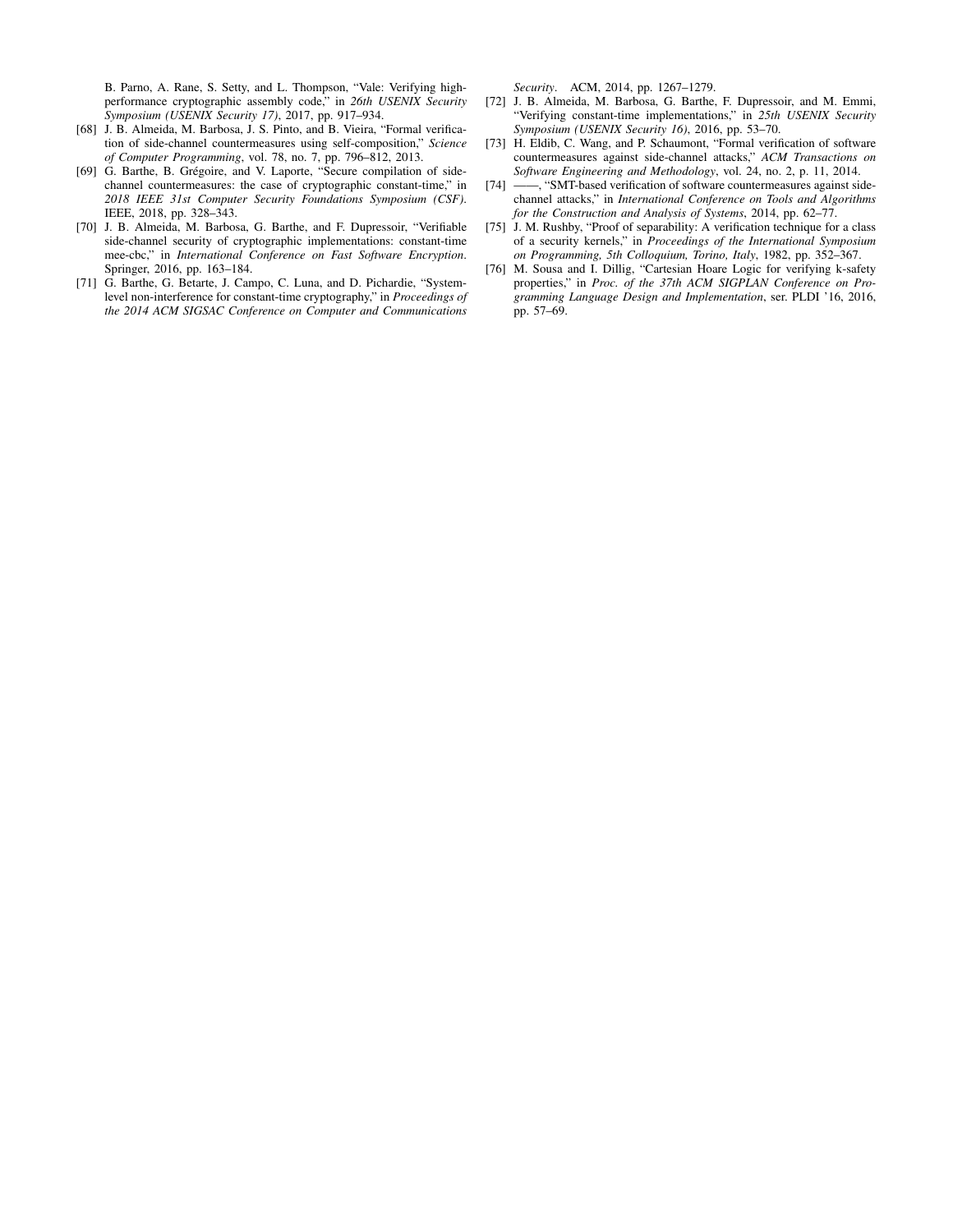# APPENDIX





00000185: RCX := mem[RBP + 0xFFFFFFFFFFFFFFF8, el]:

16 000001b2: mem := mem with  $[0x601058, e1]:u64 \leftarrow RAX$ <br>17 000001b3: goto  $\&000001b4$ 

(c) Example 1: Block 2 BIL

3 00000183: RAX := mem[0x601040, el]:u64<br>4 00000184: PDX := mom[0x601038, ol]:u64  $00000184: RDX := mem[0x601038, e1]:u64$ 

 $000001a9: RDX := mem[RAX, el]:u64$ 14 000001aa: RAX := mem[0x601058, el]:u64<br>15 000001ab: RAX := RAX & RDX  $000001ab$ : RAX := RAX & RDX

// block 2 00000182:

u64

 00000187: RCX := RCX << 3  $0000018f: v274 := RCX$ 8 00000190: RDX := RDX +  $v274$ <br>9 00000197: PDX := mem[PDX e 9 00000197: RDX := mem[RDX, el]:u64<br>10 00000199: RDX := RDX << 0xC 10 00000199: RDX := RDX << 0xC<br>11 000001a1:  $v284$  := RDX 11 000001a1: v284 := RDX<br>12 000001a2: RAX := RAX 12 000001a2: RAX := RAX + v284<br>13 000001a9: RDX := mem[RAX, e

000001b3: **goto** %000001b4

```
1 procedure do_block1()
2 modifies (...);
\begin{matrix}3\\4\end{matrix} {
         ... // function prologue
5 call (RAX) = load_mem(array1_size_addr);<br>6 CF = common.lessthan(RDI, RAX);
        CF = common.lessthan(RDI, RAX);
7 call branch(!CF, block3, block2);
   8 }
```










Figure 12: Translation from BIL to UCLID5 of the victim function in example 1 from Paul Kocher's list. The left side shows the BIL representation of the x86 binary and the right side shows the corresponding translation from a BIL block to a UCLID5 procedure.